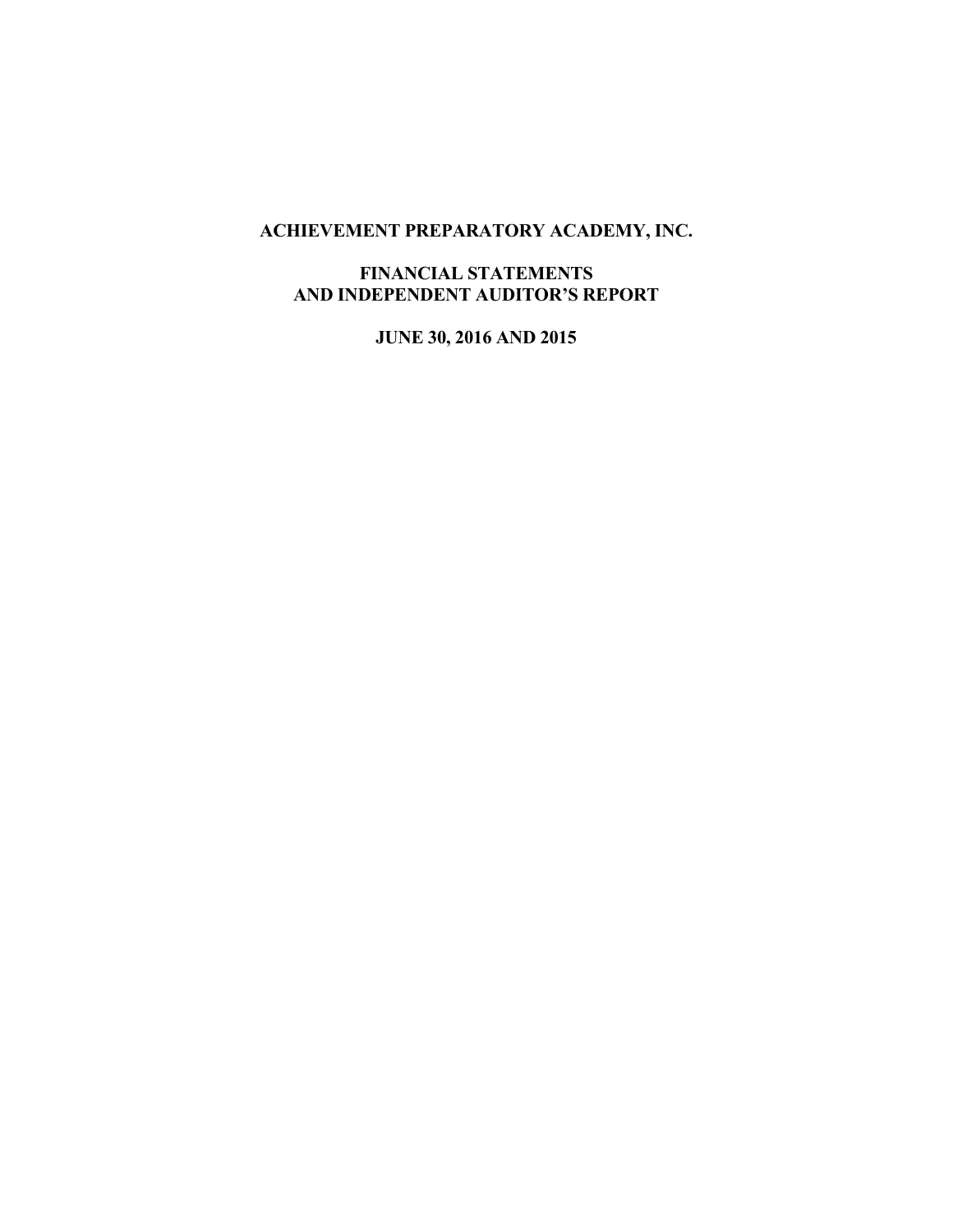# **TABLE OF CONTENTS**

|                                                                                                                                                                                                                             | Page No   |
|-----------------------------------------------------------------------------------------------------------------------------------------------------------------------------------------------------------------------------|-----------|
| <b>INDEPENDENT AUDITOR'S REPORT</b>                                                                                                                                                                                         | $1 - 2$   |
| <b>FINANCIAL STATEMENTS</b>                                                                                                                                                                                                 |           |
| <b>Statements of Financial Position</b>                                                                                                                                                                                     | 3         |
| Statement of Activities, Year Ended June 30, 2016                                                                                                                                                                           | 4         |
| Statement of Activities, Year Ended June 30, 2015                                                                                                                                                                           | 5         |
| Statement of Functional Expenses, Year Ended June 30, 2016                                                                                                                                                                  | 6         |
| Statement of Functional Expenses, Year Ended June 30, 2015                                                                                                                                                                  | $\tau$    |
| <b>Statements of Cash Flows</b>                                                                                                                                                                                             | 8         |
| Notes to the Financial Statements                                                                                                                                                                                           | $9 - 17$  |
| REPORTS AND SCHEDULES REQUIRED BY THE UNIFORM GUIDANCE                                                                                                                                                                      |           |
| Independent Auditor's Report on Internal Control Over<br>Financial Reporting and on Compliance and Other Matters<br>Based on an Audit of Financial Statements Performed in<br>Accordance with Government Auditing Standards | $18 - 19$ |
| Independent Auditor's Report on Compliance for Each Major<br>Program and on Internal Control Over Compliance<br>Required by the Uniform Guidance                                                                            | $20 - 21$ |
| Schedule of Expenditures of Federal Awards                                                                                                                                                                                  | 22        |
| Notes to the Schedule of Expenditures of Federal Awards                                                                                                                                                                     | 23        |
| Schedule of Findings and Questioned Costs                                                                                                                                                                                   | $24 - 25$ |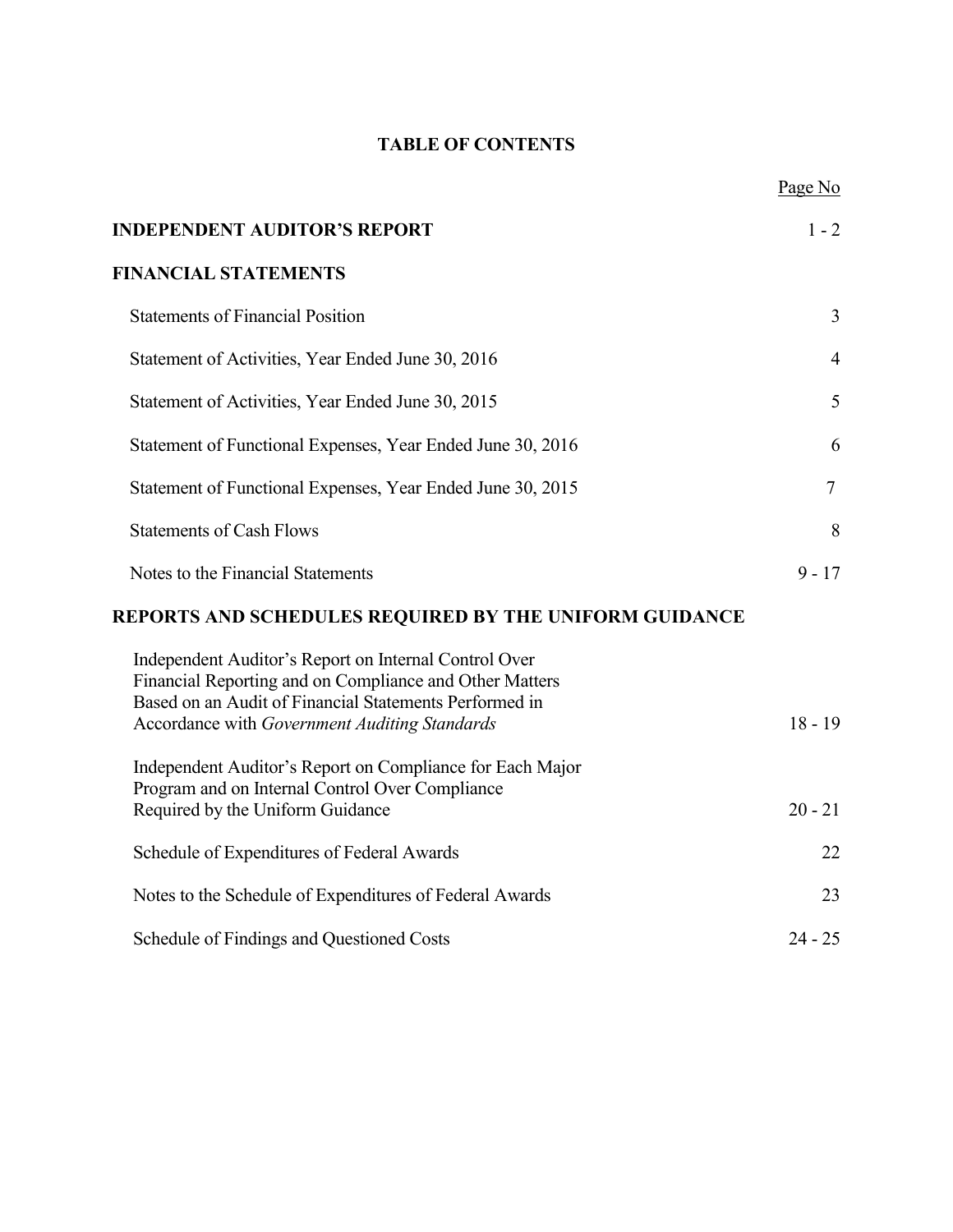

1730 Rhode Island Avenue, NW Suite 800 Washington, DC 20036 (202) 296-3306 Fax: (202) 296-0059

# Independent Auditor's Report

The Board of Trustees Achievement Preparatory Academy, Inc. Washington, DC

# **Report on the Financial Statements**

We have audited the accompanying financial statements of Achievement Preparatory Academy, Inc. (a nonprofit organization), which comprise the statements of financial position as of June 30, 2016 and 2015, and the related statements of activities, functional expenses and cash flows for the years then ended, and the related notes to the financial statements.

### **Management's Responsibility for the Financial Statements**

Management is responsible for the preparation and fair presentation of these financial statements in accordance with accounting principles generally accepted in the United States of America; this includes the design, implementation, and maintenance of internal control relevant to the preparation and fair presentation of financial statements that are free from material misstatement, whether due to fraud or error.

#### **Auditor's Responsibility**

Our responsibility is to express an opinion on these financial statements based on our audits. We conducted our audits in accordance with auditing standards generally accepted in the United States of America and the standards applicable to financial audits contained in *Government Auditing Standards,* issued by the Comptroller General of the United States. Those standards require that we plan and perform the audit to obtain reasonable assurance about whether the financial statements are free from material misstatement.

An audit involves performing procedures to obtain audit evidence about the amounts and disclosures in the financial statements. The procedures selected depend on the auditor's judgment, including the assessment of the risks of material misstatement of the financial statements, whether due to fraud or error. In making those risk assessments, the auditor considers internal control relevant to the entity's preparation and fair presentation of the financial statements in order to design audit procedures that are appropriate in the circumstances, but not for the purpose of expressing an opinion on the effectiveness of the entity's internal control. Accordingly, we express no such opinion. An audit also includes evaluating the appropriateness of accounting policies used and the reasonableness of significant accounting estimates made by management, as well as evaluating the overall presentation of the financial statements.

We believe that the audit evidence we have obtained is sufficient and appropriate to provide a basis for our audit opinion.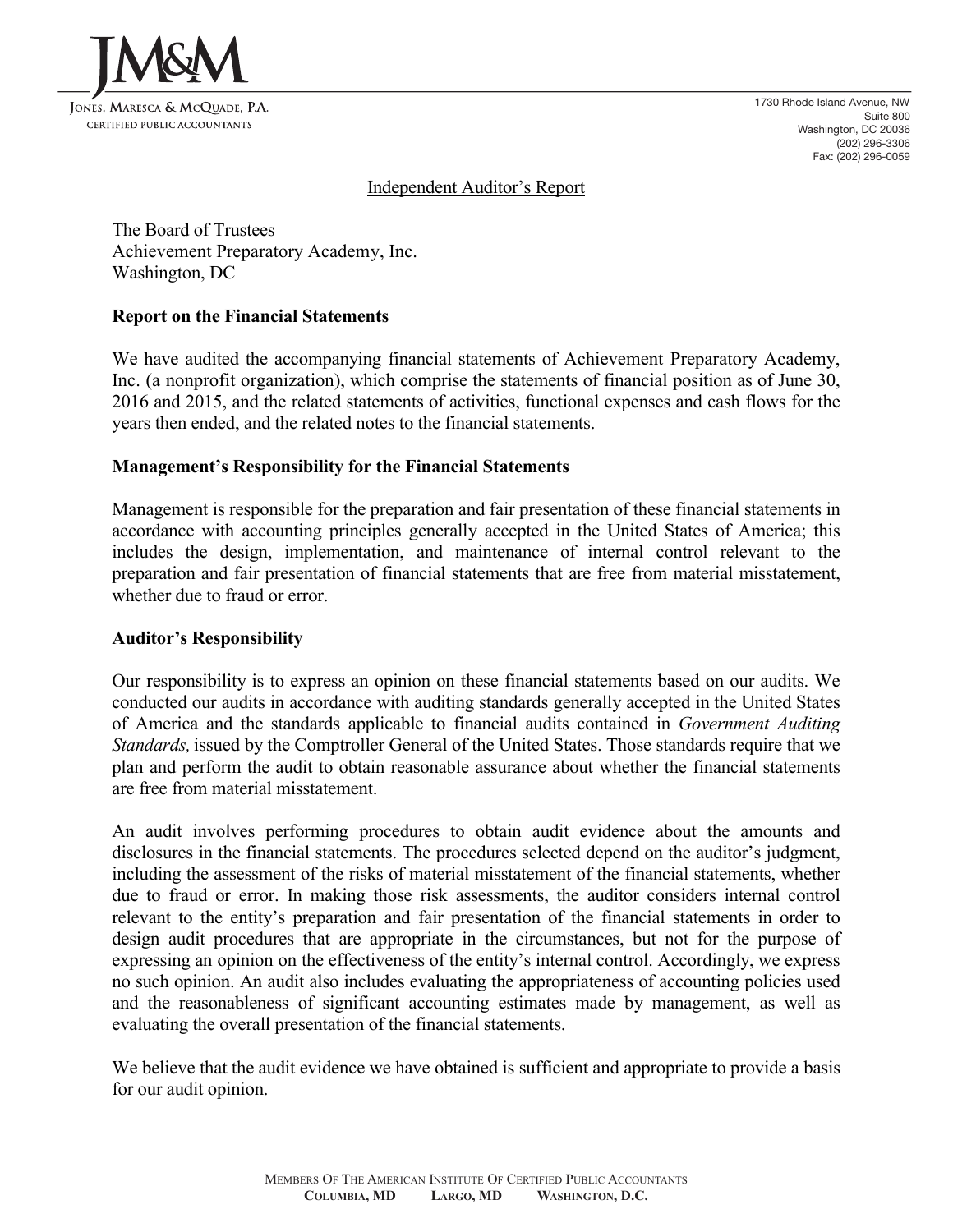Achievement Preparatory Academy, Inc. Independent Auditor's Report Page 2

# **Opinion**

In our opinion, the financial statements referred to above present fairly, in all material respects, the financial position of Achievement Preparatory Academy, Inc. as of June 30, 2016 and 2015, and the changes in its net assets and its cash flows for the years then ended in accordance with accounting principles generally accepted in the United States of America.

# **Other Matters**

# *Other Information*

Our audit was conducted for the purpose of forming an opinion on the financial statements as a whole. The accompanying schedule of expenditures of federal awards, as required by Title 2 U.S. Code of Federal Regulations (CFR) Part 200, *Uniform Administrative Requirements, Cost Principles, and Audit Requirements for Federal Awards*, is presented for purposes of additional analysis and is not a required part of the financial statements. Such information is the responsibility of management and was derived from, and relates directly to the underlying accounting and other records used to prepare the financial statements. The information has been subjected to the auditing procedures applied in the audit of the financial statements and certain additional procedures, including comparing and reconciling such information directly to the underlying accounting and other records used to prepare the financial statements or to the financial statements themselves and other additional procedures, in accordance with auditing standards generally accepted in the United States of America. In our opinion, the information is fairly stated, in all material respects, in relation to the financial statements taken as a whole.

# **Other Reporting Required by** *Government Auditing Standards*

In accordance with *Government Auditing Standards*, we have also issued our report dated October 19, 2016, on our consideration of Achievement Preparatory Academy, Inc.'s internal control over financial reporting and on our tests of its compliance with certain provisions of laws, regulations, contracts, and grant agreements and other matters. The purpose of that report is to describe the scope of our testing of internal control over financial reporting and compliance and the results of that testing, and not to provide an opinion on internal control over financial reporting or on compliance. That report is an integral part of an audit performed in accordance with *Government Auditing Standards* in considering the Achievement Preparatory Academy, Inc.'s internal control over financial reporting and compliance.

Jam Marinea & Ma Quade PA

Washington, DC October 19, 2016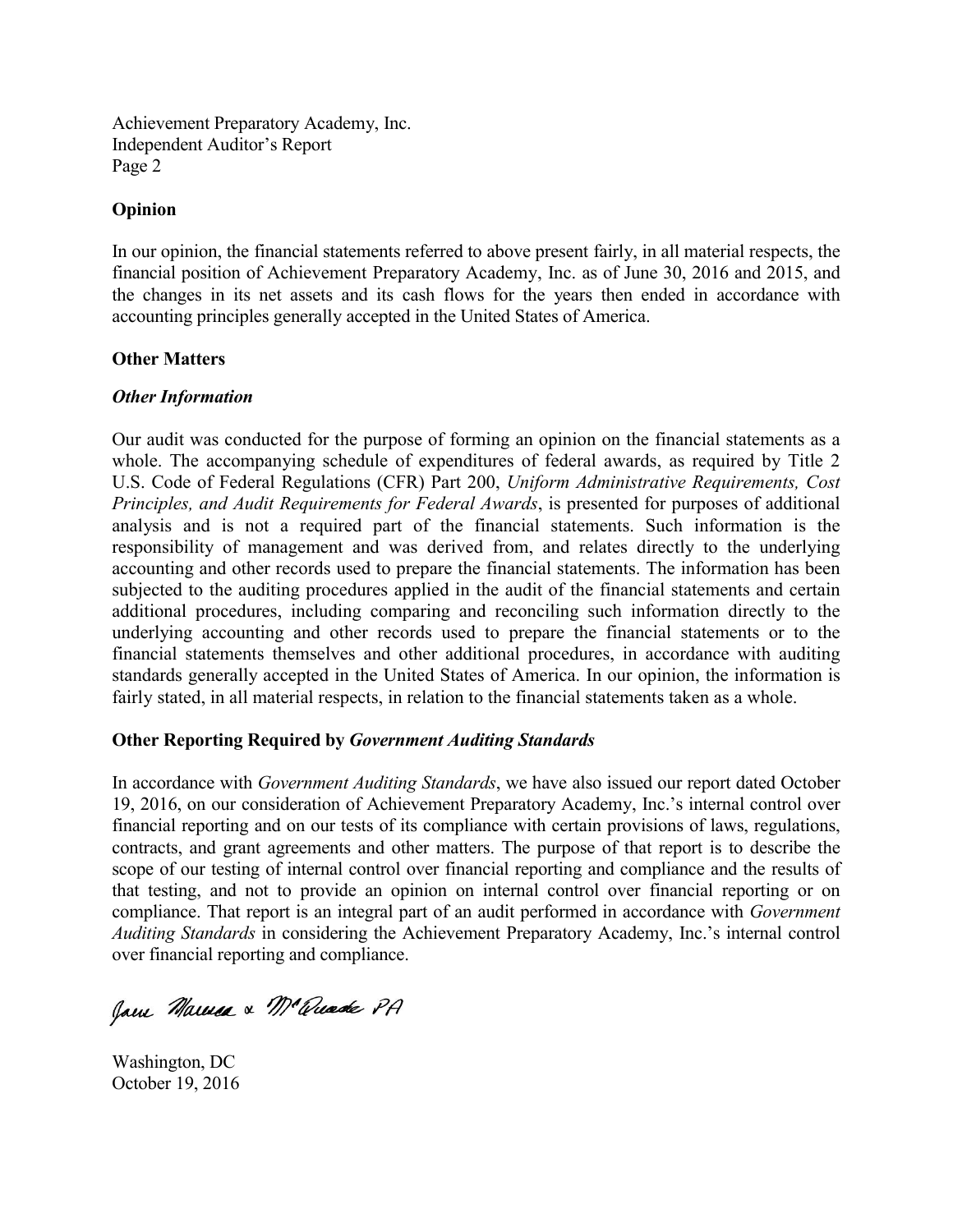# **ACHIEVEMENT PREPARATORY ACADEMY, INC. STATEMENTS OF FINANCIAL POSITION JUNE 30, 2016 AND 2015**

|                                       | 2016                      | 2015                   |
|---------------------------------------|---------------------------|------------------------|
| <b>ASSETS</b>                         |                           |                        |
| <b>CURRENT ASSETS</b>                 |                           |                        |
| Cash                                  | \$13,654,416              | 3,950,140<br>\$        |
| Cash, restricted                      | 460,638                   |                        |
| Grants receivable                     | 220,758                   | 125,299                |
| Accounts receivable                   | 1,920                     | 10,384                 |
| Prepaid expenses                      | 49,006                    | 23,340                 |
| <b>Total Current Assets</b>           | 14,386,738                | 4,109,163              |
| PROPERTY AND EQUIPMENT, NET           | 30,569,915                | 6,824,461              |
| <b>OTHER ASSETS</b>                   |                           |                        |
| Loan costs, net of amortization       | 963,880                   |                        |
| Security deposit                      |                           | 5,000                  |
| <b>Total Other Assets</b>             | 963,880                   | 5,000                  |
| <b>TOTAL ASSETS</b>                   | \$45,920,533              | \$10,938,624           |
| <b>LIABILITIES AND NET ASSETS</b>     |                           |                        |
| <b>CURRENT LIABILITIES</b>            |                           |                        |
| Accounts payable                      | $\mathbb{S}$<br>4,625,404 | 2,710,505<br>\$        |
| Accrued expenses                      | 2,061,633                 | 133,089                |
| Notes payable, current portion        | 3,617                     |                        |
| Deferred revenue                      |                           | 38,759                 |
| Accrued interest payable              | 95,355                    | 32,967                 |
| <b>Total Current Liabilities</b>      | 6,786,009                 | $\overline{2,915,320}$ |
| <b>NONCURRENT LIABILITIES</b>         |                           |                        |
| Notes payable, net of current portion | 34,430,825                | 4,200,000              |
| <b>Total Noncurrent Liabilities</b>   | 34,430,825                | 4,200,000              |
| <b>TOTAL LIABILITIES</b>              | 41,216,834                | 7,115,320              |
| <b>NET ASSETS</b>                     |                           |                        |
| Unrestricted                          | 4,580,699                 | 3,700,304              |
| Temporarily restricted                | 123,000                   | 123,000                |
| <b>Total Net Assets</b>               | 4,703,699                 | 3,823,304              |
| TOTAL LIABILITIES AND NET ASSETS      | \$45,920,533              | \$10,938,624           |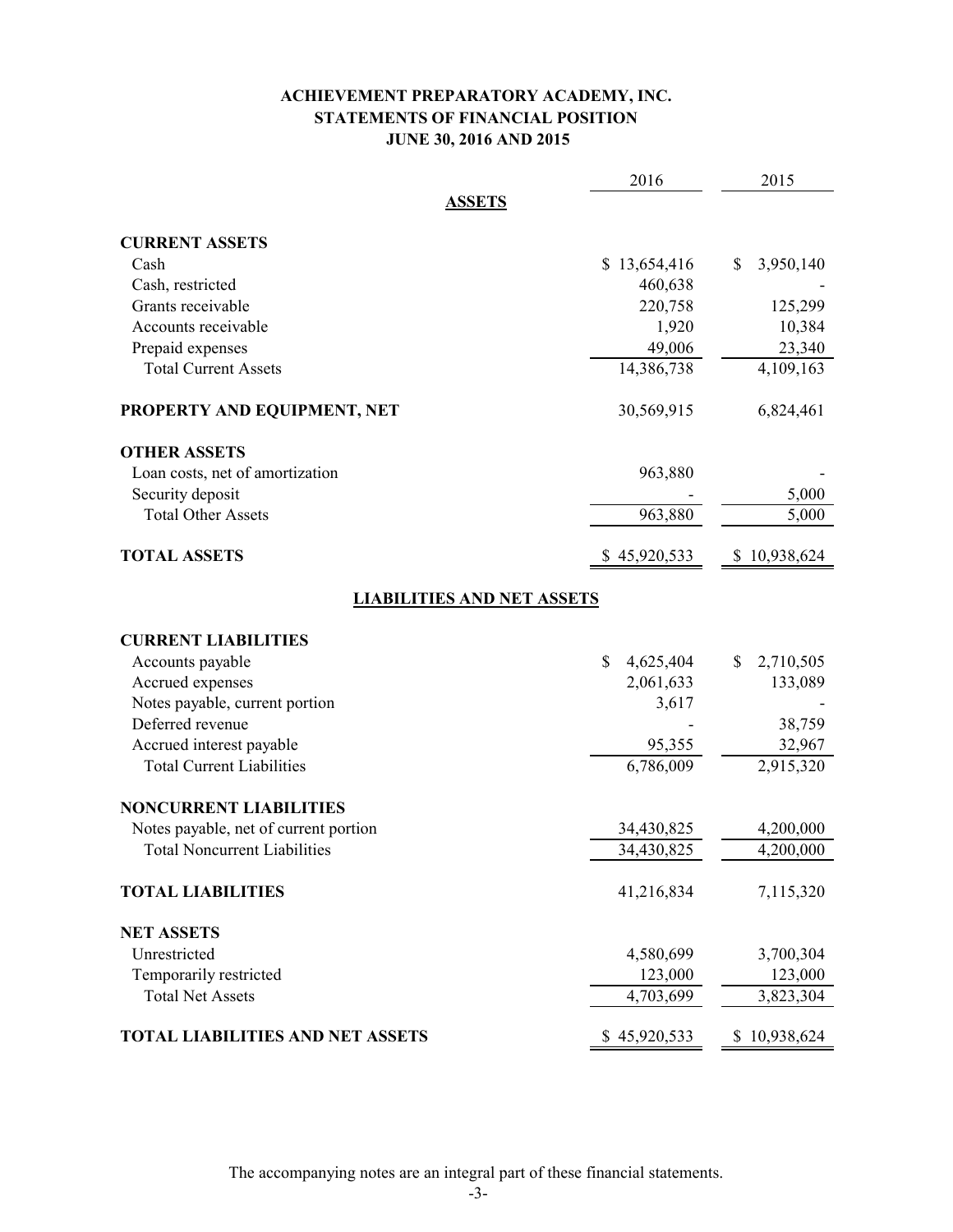# **ACHIEVEMENT PREPARATORY ACADEMY, INC. STATEMENT OF ACTIVITIES YEAR ENDED JUNE 30, 2016**

|                                  | Temporarily     |    |            |                 |
|----------------------------------|-----------------|----|------------|-----------------|
|                                  | Unrestricted    |    | Restricted | Total           |
| <b>REVENUE AND SUPPORT</b>       |                 |    |            |                 |
| Per pupil appropriations         | \$<br>8,667,784 | \$ |            | \$<br>8,667,784 |
| Per pupil facility allowance     | 2,046,220       |    |            | 2,046,220       |
| Federal entitlements and grants  | 797,815         |    |            | 797,815         |
| Local grants                     | 196,911         |    |            | 196,911         |
| Other grants and contributions   | 178,689         |    |            | 178,689         |
| Activity fees                    | 59,628          |    |            | 59,628          |
| Other income                     | 3,479           |    |            | 3,479           |
| Interest income                  | 9,899           |    |            | 9,899           |
| Loss on disposal of asset        | (61, 438)       |    |            | (61, 438)       |
| In kind contributions            | 71,576          |    |            | 71,576          |
| <b>Total Revenue and Support</b> | 11,970,563      |    |            | 11,970,563      |
| <b>EXPENSES</b>                  |                 |    |            |                 |
| Program services                 | 9,418,505       |    |            | 9,418,505       |
| Management and general           | 1,658,875       |    |            | 1,658,875       |
| Fundraising                      | 12,788          |    |            | 12,788          |
| <b>Total Expenses</b>            | 11,090,168      |    |            | 11,090,168      |
| <b>CHANGE IN NET ASSETS</b>      | 880,395         |    |            | 880,395         |
| NET ASSETS, beginning of year    | 3,700,304       |    | 123,000    | 3,823,304       |
| NET ASSETS, end of year          | \$<br>4,580,699 | \$ | 123,000    | \$<br>4,703,699 |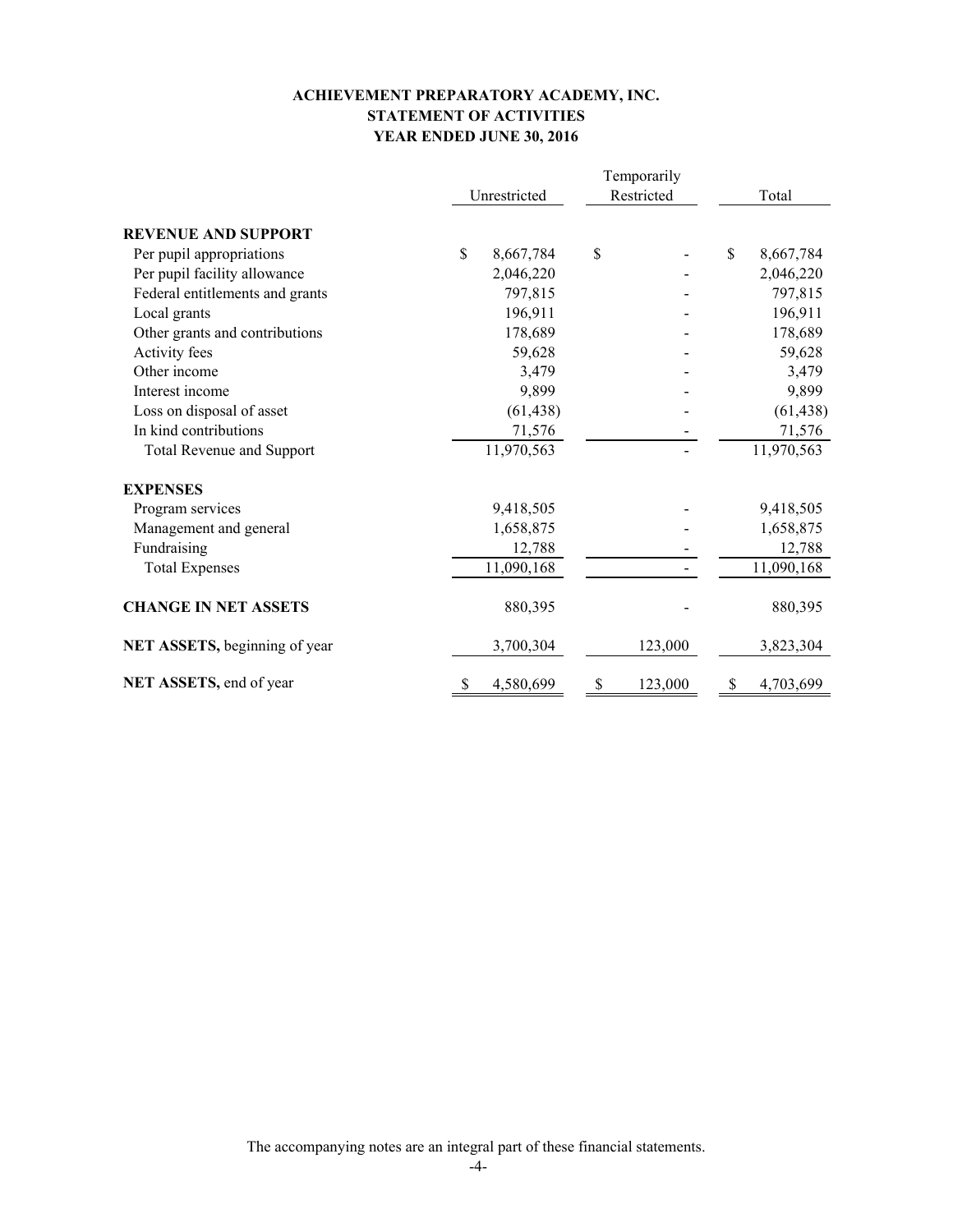# **ACHIEVEMENT PREPARATORY ACADEMY, INC. STATEMENT OF ACTIVITIES YEAR ENDED JUNE 30, 2015**

|                                       | Temporarily     |               |                           |  |
|---------------------------------------|-----------------|---------------|---------------------------|--|
|                                       | Unrestricted    | Restricted    |                           |  |
| <b>REVENUE AND SUPPORT</b>            |                 |               |                           |  |
| Per pupil appropriations              | \$<br>8,429,607 | \$            | $\mathbb{S}$<br>8,429,607 |  |
| Per pupil facility allowance          | 1,990,656       |               | 1,990,656                 |  |
| Federal entitlements and grants       | 1,270,153       |               | 1,270,153                 |  |
| Other grants and contributions        | 714,705         |               | 714,705                   |  |
| Activity fee                          | 47,535          |               | 47,535                    |  |
| Interest income                       | 8,459           |               | 8,459                     |  |
| Other income                          | 5,573           |               | 5,573                     |  |
| Net assets released from restrictions | 3,000           | (3,000)       |                           |  |
| Total Revenue and Support             | 12,469,688      | (3,000)       | 12,466,688                |  |
| <b>EXPENSES</b>                       |                 |               |                           |  |
| Program services                      | 8,758,078       |               | 8,758,078                 |  |
| Management and general                | 1,785,197       |               | 1,785,197                 |  |
| Fundraising                           | 10,339          |               | 10,339                    |  |
| <b>Total Expenses</b>                 | 10,553,614      |               | 10,553,614                |  |
| <b>CHANGE IN NET ASSETS</b>           | 1,916,074       | (3,000)       | 1,913,074                 |  |
| NET ASSETS, beginning of year         | 1,784,230       | 126,000       | 1,910,230                 |  |
| NET ASSETS, end of year               | 3,700,304<br>S  | \$<br>123,000 | 3,823,304<br>S            |  |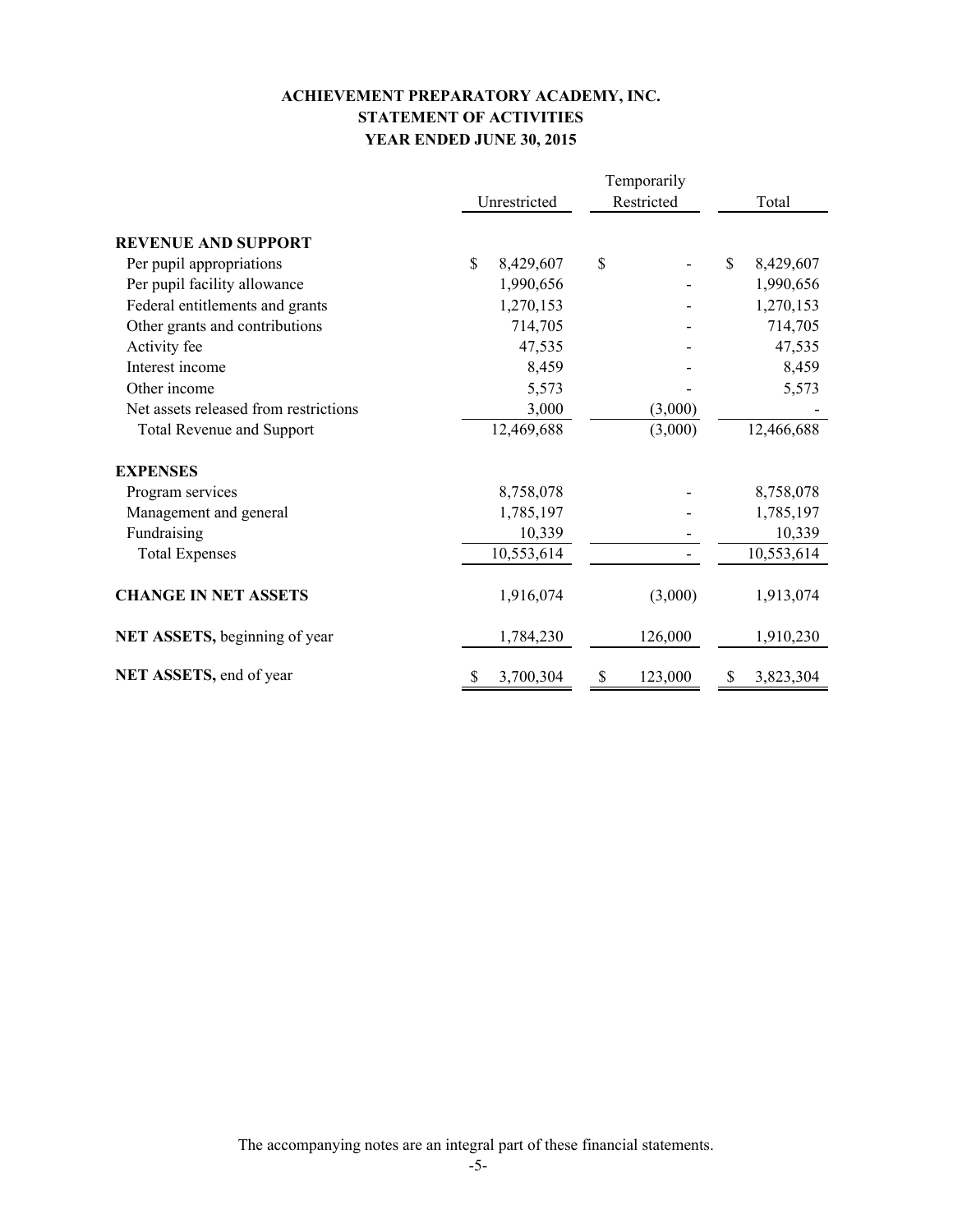#### **ACHIEVEMENT PREPARATORY ACADEMY, INC. STATEMENT OF FUNCTIONAL EXPENSES YEAR ENDED JUNE 30, 2016**

|                                        | Program<br>Management |           |                 |    |             |    |            |
|----------------------------------------|-----------------------|-----------|-----------------|----|-------------|----|------------|
|                                        |                       | Services  | and General     |    | Fundraising |    | Total      |
| PERSONNEL, SALARIES AND BENEFITS       |                       |           |                 |    |             |    |            |
| Salaries                               | \$                    | 5,451,961 | \$<br>810,458   | \$ |             | \$ | 6,262,419  |
| Employee benefits                      |                       | 285,470   | 42,436          |    |             |    | 327,906    |
| Payroll taxes                          |                       | 438,023   | 65,114          |    |             |    | 503,137    |
| Contracted staff                       |                       | 2,500     |                 |    |             |    | 2,500      |
| Professional development               |                       | 248,864   | 31,255          |    |             |    | 280,119    |
| Total Personnel, Salaries and Benefits |                       | 6,426,818 | 949,263         |    |             |    | 7,376,081  |
| <b>DIRECT STUDENT COSTS</b>            |                       |           |                 |    |             |    |            |
| Supplies and materials                 |                       | 60,352    |                 |    |             |    | 60,352     |
| Library and media center materials     |                       | 329       |                 |    |             |    | 329        |
| Contracted student services            |                       | 361,427   |                 |    |             |    | 361,427    |
| Food service/catering                  |                       | 376,702   |                 |    |             |    | 376,702    |
| Student assessments                    |                       | 68,855    |                 |    |             |    | 68,855     |
| Other student costs                    |                       | 64,881    |                 |    |             |    | 64,881     |
| <b>Total Direct Student Costs</b>      |                       | 932,546   |                 |    |             |    | 932,546    |
| <b>OCCUPANCY EXPENSES</b>              |                       |           |                 |    |             |    |            |
| Rent                                   |                       | 237,718   | 59,430          |    |             |    | 297,148    |
| Maintenance and repairs                |                       | 232,709   | 58,177          |    |             |    | 290,886    |
| Janitorial services                    |                       | 3,645     | 911             |    |             |    | 4,556      |
| Utilities                              |                       | 23,136    | 5,784           |    |             |    | 28,920     |
| Contracted building services           |                       | 124,475   | 31,118          |    |             |    | 155,593    |
| <b>Total Occupancy Expenses</b>        |                       | 621,683   | 155,420         |    |             |    | 777,103    |
| <b>OFFICE EXPENSES</b>                 |                       |           |                 |    |             |    |            |
| Office supplies and materials          |                       | 25,429    | 6,357           |    |             |    | 31,786     |
| Equipment rental                       |                       | 71,360    | 17,840          |    |             |    | 89,200     |
| Telecommunications                     |                       | 36,403    | 9,101           |    |             |    | 45,504     |
| Postage and shipping                   |                       | 2,444     | 610             |    |             |    | 3,054      |
| <b>Total Office Expenses</b>           |                       | 135,636   | 33,908          |    |             |    | 169,544    |
| <b>GENERAL EXPENSES</b>                |                       |           |                 |    |             |    |            |
| Insurance                              |                       | 44,942    | 11,235          |    |             |    | 56,177     |
| Administration fee                     |                       |           | 118,663         |    |             |    | 118,663    |
| Accounting, auditing and payroll       |                       |           | 110,498         |    |             |    | 110,498    |
| Legal fees                             |                       | 66,567    |                 |    |             |    | 66,567     |
| Computer support fees                  |                       | 60,248    | 15,062          |    |             |    | 75,310     |
| Other professional fees                |                       | 112,375   | 499             |    |             |    | 112,874    |
| Depreciation and amortization          |                       | 557,220   | 139,305         |    |             |    | 696,525    |
| Fundraising                            |                       |           |                 |    | 12,788      |    | 12,788     |
| Dues, fees and fines                   |                       |           | 9,905           |    |             |    | 9,905      |
| Interest                               |                       | 459,470   | 114,867         |    |             |    | 574,337    |
| Other general expense                  |                       | 1,000     | 250             |    |             |    | 1,250      |
| <b>Total General Expenses</b>          |                       | 1,301,822 | 520,284         |    | 12,788      |    | 1,834,894  |
| <b>Total Expenses</b>                  | \$                    | 9,418,505 | \$<br>1,658,875 | \$ | 12,788      | \$ | 11,090,168 |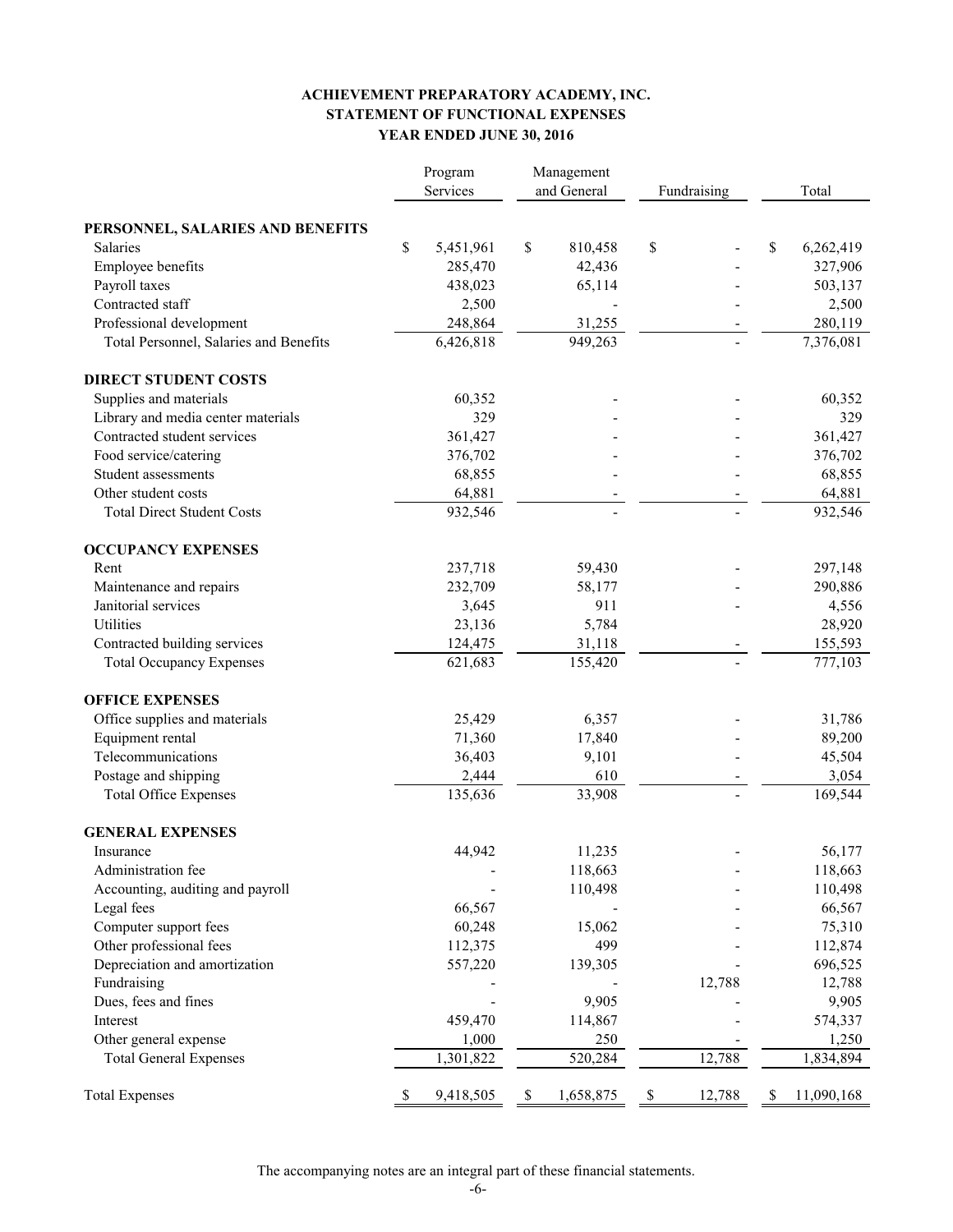### **ACHIEVEMENT PREPARATORY ACADEMY, INC. STATEMENT OF FUNCTIONAL EXPENSES YEAR ENDED JUNE 30, 2015**

|                                        | Program<br>Management |                 |              |                 |  |
|----------------------------------------|-----------------------|-----------------|--------------|-----------------|--|
|                                        | Services              | and General     | Fundraising  | Total           |  |
| PERSONNEL, SALARIES AND BENEFITS       |                       |                 |              |                 |  |
| Salaries                               | \$<br>5,216,666       | 1,037,959<br>S  | \$<br>9,000  | \$<br>6,263,625 |  |
| Employee benefits                      | 268,377               | 51,120          |              | 319,497         |  |
| Payroll taxes                          | 418,838               | 77,590          | 1,174        | 497,602         |  |
| Contracted staff                       | 96,807                |                 |              | 96,807          |  |
| Professional development               | 128,483               |                 |              | 258,309         |  |
| Total Personnel, Salaries and Benefits | 6,129,171             | 1,166,669       | 10,174       | 7,435,840       |  |
| <b>DIRECT STUDENT COSTS</b>            |                       |                 |              |                 |  |
| Supplies and materials                 | 84,602                |                 |              | 84,602          |  |
| Library and media center materials     | 51                    |                 |              | 51              |  |
| Contracted student services            | 255,983               |                 |              | 255,983         |  |
| Food service/catering                  | 324,734               |                 |              | 324,734         |  |
| Textbooks                              | 5,940                 |                 |              | 5,940           |  |
| Student assessments                    | 83,967                |                 |              | 83,967          |  |
| Other student costs                    | 104,919               |                 |              | 104,919         |  |
| <b>Total Direct Student Costs</b>      | 860,196               |                 |              | 860,196         |  |
| <b>OCCUPANCY EXPENSES</b>              |                       |                 |              |                 |  |
| Rent                                   | 970,398               | 242,599         |              | 1,212,997       |  |
| Maintenance and repairs                | 2,440                 | 610             |              | 3,050           |  |
| Janitorial services                    | 3,452                 | 863             |              | 4,315           |  |
| Contracted building services           | 52,061                | 13,015          |              | 65,076          |  |
| <b>Total Occupancy Expenses</b>        | 1,028,351             | 257,087         |              | 1,285,438       |  |
| <b>OFFICE EXPENSES</b>                 |                       |                 |              |                 |  |
| Office supplies and materials          | 30,101                | 7,525           |              | 37,626          |  |
| Equipment rental                       | 112,097               | 28,024          |              | 140,121         |  |
| Telecommunications                     | 7,408                 | 1,852           |              | 9,260           |  |
| Printing and publications              | 2,168                 | 542             |              | 2,710           |  |
| Postage and shipping                   | 1,087                 | 272             |              | 1,359           |  |
| <b>Total Office Expenses</b>           | 152,861               | 38,215          |              | 191,076         |  |
| <b>GENERAL EXPENSES</b>                |                       |                 |              |                 |  |
| Insurance                              | 37,256                | 9,314           |              | 46,570          |  |
| Travel                                 | 21,202                |                 |              | 21,202          |  |
| Administration fee                     |                       | 117,206         |              | 117,206         |  |
| Accounting, auditing and payroll       |                       | 103,728         |              | 103,728         |  |
| Legal fees                             | 156,354               |                 |              | 156,354         |  |
| Depreciation and amortization          | 239,214               | 59,804          |              | 299,018         |  |
| Other general expense                  | 133,473               | 33,174          | 165          | 36,986          |  |
| <b>Total General Expenses</b>          | 587,499               | 323,226         | 165          | 781,064         |  |
| <b>Total Expenses</b>                  | 8,758,078<br>\$       | 1,785,197<br>\$ | \$<br>10,339 | \$10,553,614    |  |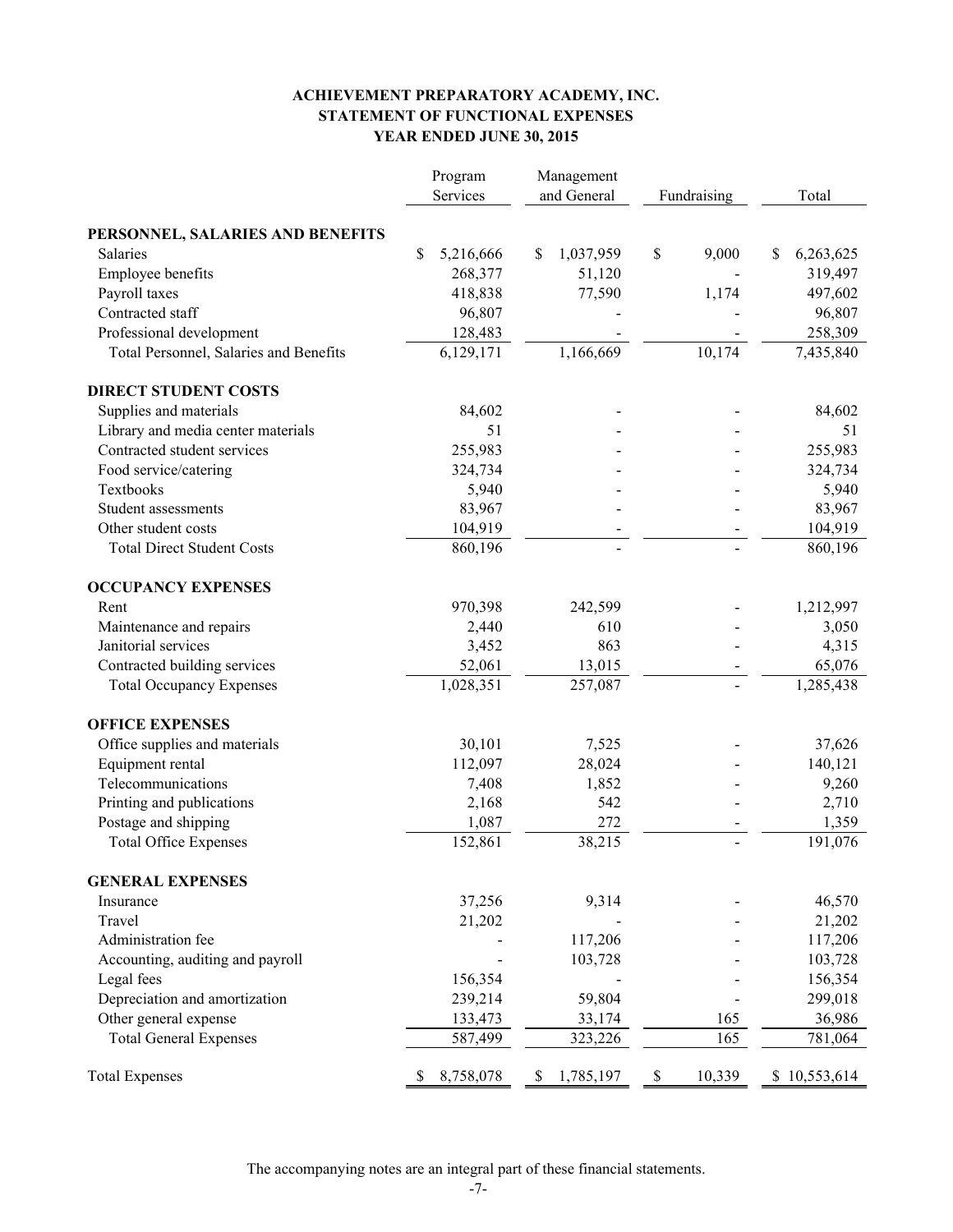# **ACHIEVEMENT PREPARATORY ACADEMY, INC. STATEMENTS OF CASH FLOWS YEARS ENDED JUNE 30, 2016 AND 2015**

|                                                           | 2016 |               | 2015 |               |
|-----------------------------------------------------------|------|---------------|------|---------------|
| <b>CASH FLOWS FROM OPERATING ACTIVITIES</b>               |      |               |      |               |
| Change in net assets                                      | \$   | 880,395       | \$   | 1,913,074     |
| Adjustments to reconcile change in net assets to net cash |      |               |      |               |
| provided by operating activities:                         |      |               |      |               |
| Depreciation and amortization                             |      | 696,525       |      | 299,018       |
| Loss on disposal of assets                                |      | 61,438        |      |               |
| Deferred rent and lease incentives                        |      |               |      | (118, 755)    |
| (Increase) decrease in assets:                            |      |               |      |               |
| Grants receivable                                         |      | (95, 459)     |      | 58,436        |
| Accounts receivable                                       |      | 8,464         |      | (5,961)       |
| Prepaid expenses                                          |      | (25,666)      |      | 16,375        |
| Security deposit                                          |      | 5,000         |      |               |
| Increase (decrease) in liabilities:                       |      |               |      |               |
| Accounts payable                                          |      | 1,914,899     |      | 2,583,487     |
| Accrued expenses                                          |      | 1,928,544     |      | (3,202)       |
| Accrued interest payable                                  |      | 62,388        |      | 32,967        |
| Deferred revenue                                          |      | (38, 759)     |      | (139, 822)    |
| Net Cash Provided by Operating Activities                 |      | 5,397,769     |      | 4,635,617     |
| <b>CASH FLOWS FROM INVESTING ACTIVITIES</b>               |      |               |      |               |
| Purchases of property and equipment                       |      | (24,317,466)  |      | (6, 572, 698) |
| Net Cash Used by Investing Activities                     |      | (24,317,466)  |      | (6,572,698)   |
| <b>CASH FLOWS FROM FINANCING ACTIVITIES</b>               |      |               |      |               |
| Loan costs incurred                                       |      | (1, 149, 831) |      |               |
| Proceeds from notes payable                               |      | 30,234,442    |      | 4,200,000     |
| Net Cash Provided by Financing Activities                 |      | 29,084,611    |      | 4,200,000     |
| NET INCREASE IN CASH AND CASH EQUIVALENTS                 |      | 10,164,914    |      | 2,262,919     |
| CASH AND CASH EQUIVALENTS, beginning of year              |      | 3,950,140     |      | 1,687,221     |
| CASH AND CASH EQUIVALENTS, end of year                    | S    | 14,115,054    | \$   | 3,950,140     |
| <b>SUPPLEMENTAL INFORMATION</b>                           |      |               |      |               |
| Cash paid for interest                                    | \$   | 511,949       | \$   | 20,131        |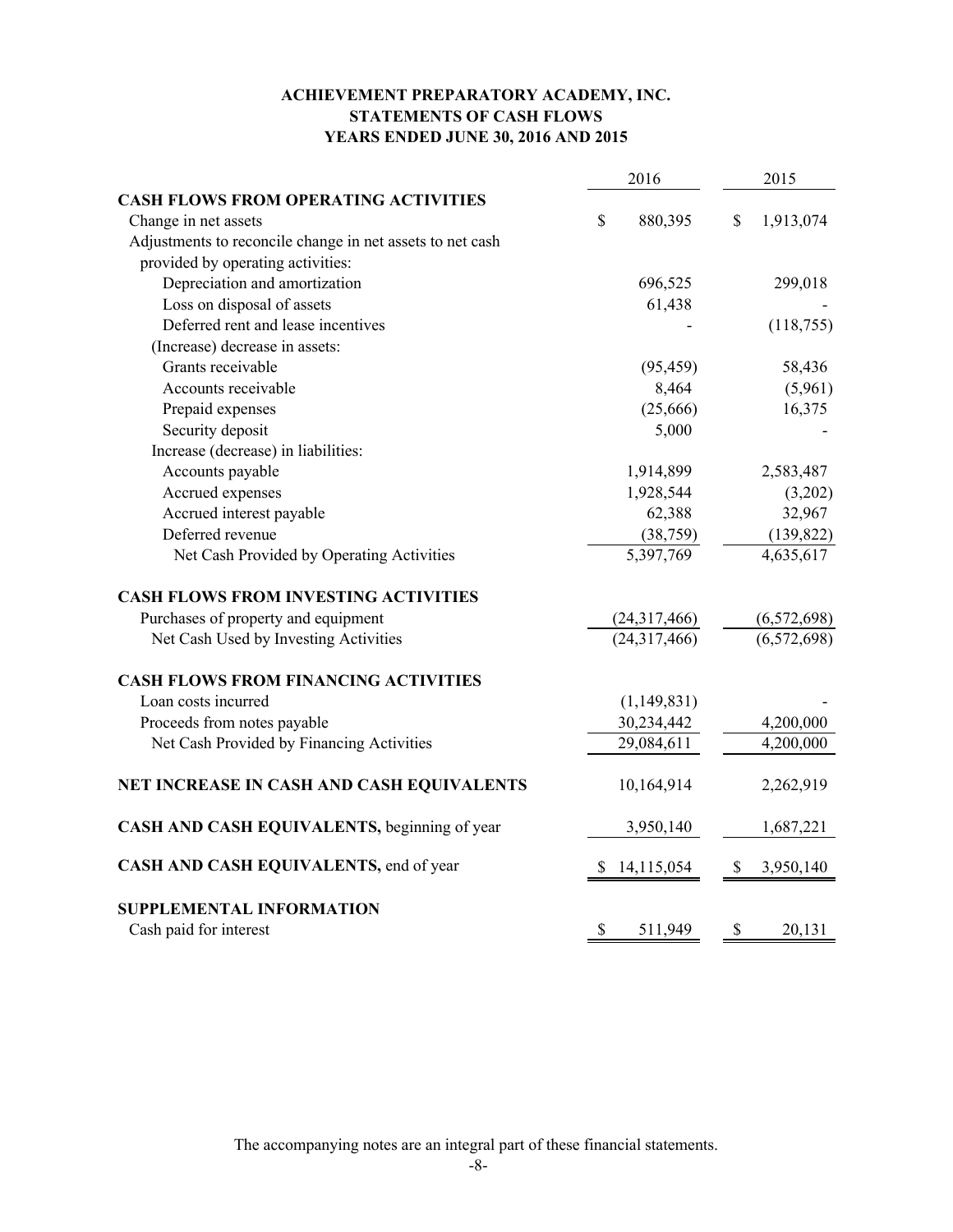# **NOTE A – ORGANIZATION AND PURPOSE**

Achievement Preparatory Academy, Inc. (the "School") was incorporated in January 2007 as a college preparatory public charter school located in Washington, DC. The School's mission is to prepare students to excel as high-achieving scholars and leaders in high school, college, and beyond. Critical to School's mission is also the idea of developing and fostering a strong character in its scholars. Daily, scholars focus on the development and practice of the School's DREAM values (Determination, Respect, Enthusiasm, Accountability, and Mastery).

The School's beliefs include:

- All students, regardless of race or socio-economic status, deserve a top-quality, rigorous college-preparatory education.
- When provided with a highly structured, disciplined, and supportive learning environment with quality, targeted instruction, all students will achieve the highest academic standards.
- Literacy is the most essential academic skill upon which the majority of all future skill and knowledge acquisition is based.

As a DC public charter school, the School has a guaranteed funding stream from the District of Columbia (per pupil funding) and the U.S. federal government (federal formula grants for education and other programs) provided it meets compliance requirements. A DC public charter school is considered a Local Educational Agency under federal education programs. As a DC public charter school, the School enjoys significant freedom from the budget and operational restrictions placed on traditional public schools, allowing it to create a unique educational mission and approach.

# **NOTE B – SUMMARY OF SIGNIFICANT ACCOUNTING POLICIES**

#### Basis of Accounting

The School's financial statements are prepared on the accrual basis of accounting. Therefore, revenue and related assets are recognized when earned and expenses and related liabilities are recognized as the obligations are incurred.

#### Basis of Presentation

Financial statement presentation follows Financial Standards Accounting Board ("FASB") Accounting Standards Codification ("ASC") Topic *Not-for-Profit-Entities*. In accordance with the topic, the School is required to report information regarding its financial position and activities according to three classes of net assets. Accordingly, the net assets of the School and changes therein are classified and reported as follows: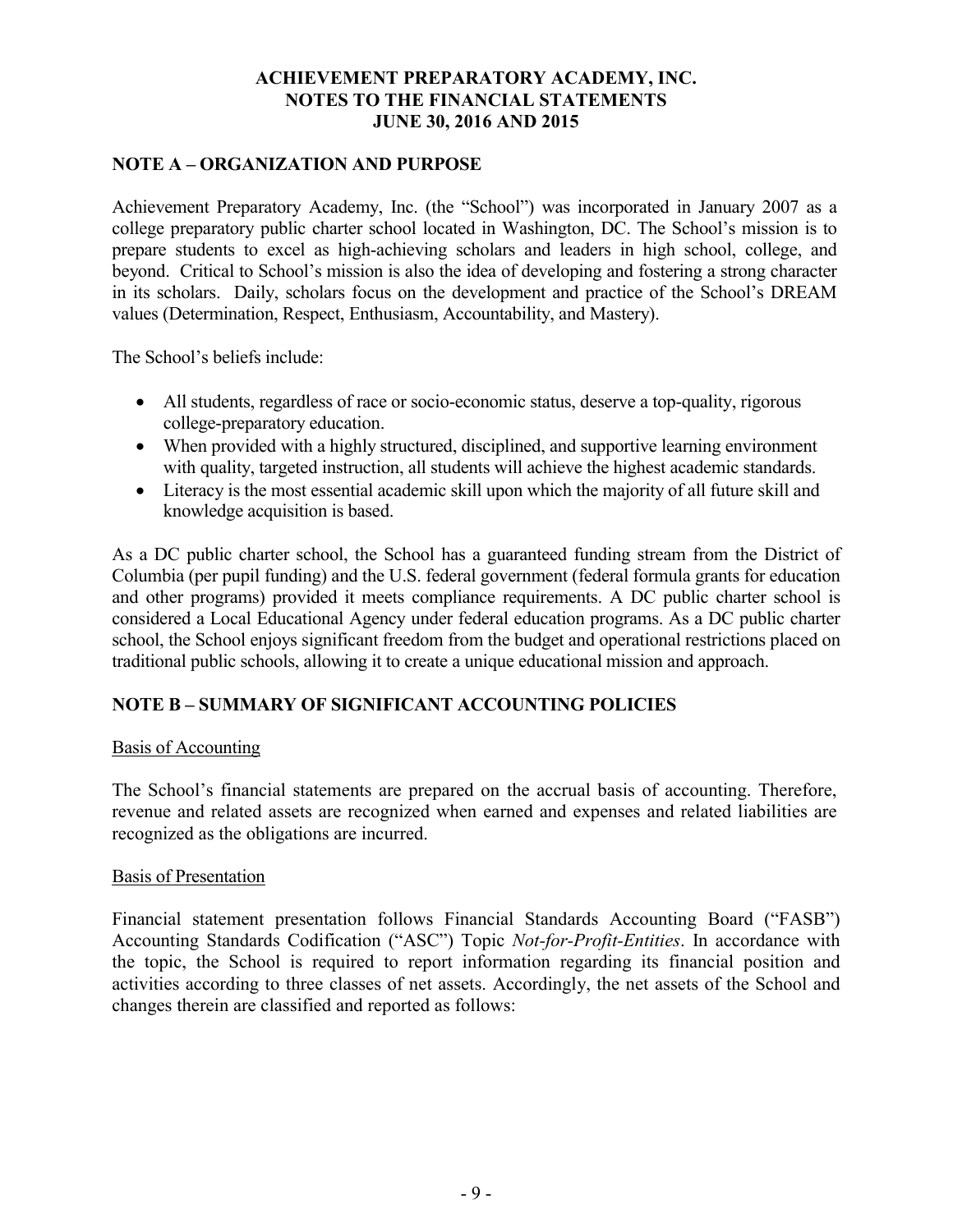# **NOTE B – SUMMARY OF SIGNIFICANT ACCOUNT POLICIES** - continued

### Basis of Presentation - continued

*Unrestricted net assets* – Net assets that are not subject to donor-imposed stipulations.

*Temporarily restricted net assets* – Net assets subject to donor-imposed stipulations that may or will be met by either actions of the School and/or the passage of time.

*Permanently restricted net assets* – Net assets subject to donor-imposed stipulations that may be maintained permanently by the School. There were no permanently restricted net assets as of June 30, 2016 and 2015.

#### Use of Estimates

The preparation of financial statements in conformity with U.S. generally accepted accounting principles requires management to make estimates and assumptions that affect certain reported amounts of assets and liabilities and disclosure of contingent assets and liabilities at the date of the financial statements and reported amounts of revenues and expenses during the reporting period. Actual results could differ from those estimates that were assumed in preparing the financial statements.

# Cash

Cash include any cash on hand and checking account balances. The School maintains its cash in bank deposit accounts which may, at times, exceed federally insured limits. The School believes it is not exposed to any significant credit risk on cash or cash equivalents

#### Restricted Cash

Restricted cash is comprised of cash required to be maintained in separate accounts in accordance with debt agreements.

#### Property and Equipment

All acquisitions of property and equipment in excess of \$1,000 and all expenditures for repairs, maintenance, and betterments that materially prolong the useful lives of assets are capitalized. Property and equipment acquired are recorded at cost or, if donated, at the approximate fair value at the time of donation. Depreciation is computed using the straight-line method over the estimated useful lives of the assets, which range from 3 to 10 years. Leasehold improvements are amortized over the term of the lease or useful life of the asset, whichever is shorter. Maintenance and repairs which do not improve or extend the life of the respective asset are charged to expense when incurred.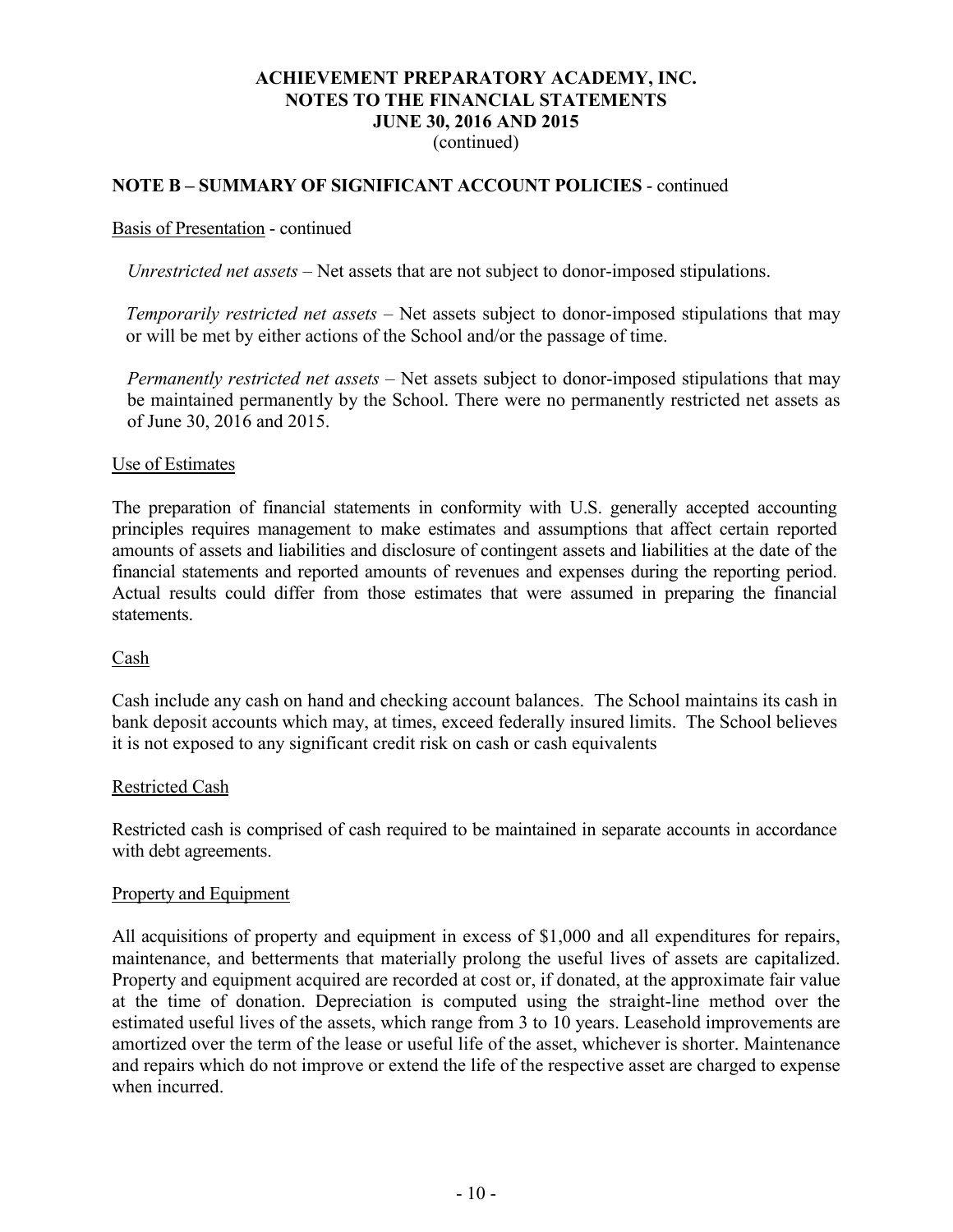### **NOTE B – SUMMARY OF SIGNIFICANT ACCOUNTING POLICIES** - continued

#### Property and Equipment - continued

During 2016, the School began construction for a new middle school building adjoining the current facilities and other renovations to the existing School building. All costs related to the construction are accumulated as construction-in-progress until the building is ready for occupancy, after which these costs will be reclassified as buildings and will be depreciated over the useful life of the asset.

#### Loan Costs

Loan costs incurred in securing debt have been capitalized. These costs are amortized over the remaining period of the debt, which approximates the interest method.

#### Grants and Accounts Receivable

Grants receivable consist of unsecured amounts from public funding sources whose ability to pay are subject to appropriations. Grants and accounts receivable are reported net of the allowance for doubtful accounts, if any. The allowance for doubtful accounts, if any, is estimated based on historical collection trends, the age of outstanding receivable and existing economic conditions. If actual experience changes, revisions to the allowance may be necessary. Past due grants and accounts receivable are written off when internal collection efforts have been unsuccessful in collecting the amount due. As of June 30, 2016 and 2015, the majority of the receivables are due from governmental agencies. Due to the nature of funding from the federal government and the District of Columbia, management believes that all receivables will be collected within one year or less. Therefore, no allowance for doubtful accounts has been recorded.

#### Per Pupil Appropriations

Per pupil appropriated revenue is recognized during the period for which the associated education services are provided. Per pupil appropriations include \$2,134,630 and \$1,939,167 for the years ended June 30, 2016 and 2015, respectively, for enhancements, such as special education, English language learners, and at-risk students.

#### Contributions and Grants

Contributions received are recorded as increases in unrestricted, temporarily restricted or permanently restricted net assets, depending on the existence and/or nature of any donor restrictions. When a restriction expires (that is, when a stipulated time restriction ends or the purpose of the restriction is accomplished), temporarily restricted net assets are reclassified to unrestricted net assets and reported in the statements of activities as net assets released from restrictions. When restrictions are met within the same year as restricted funds are contributed, they are classified as unrestricted contributions.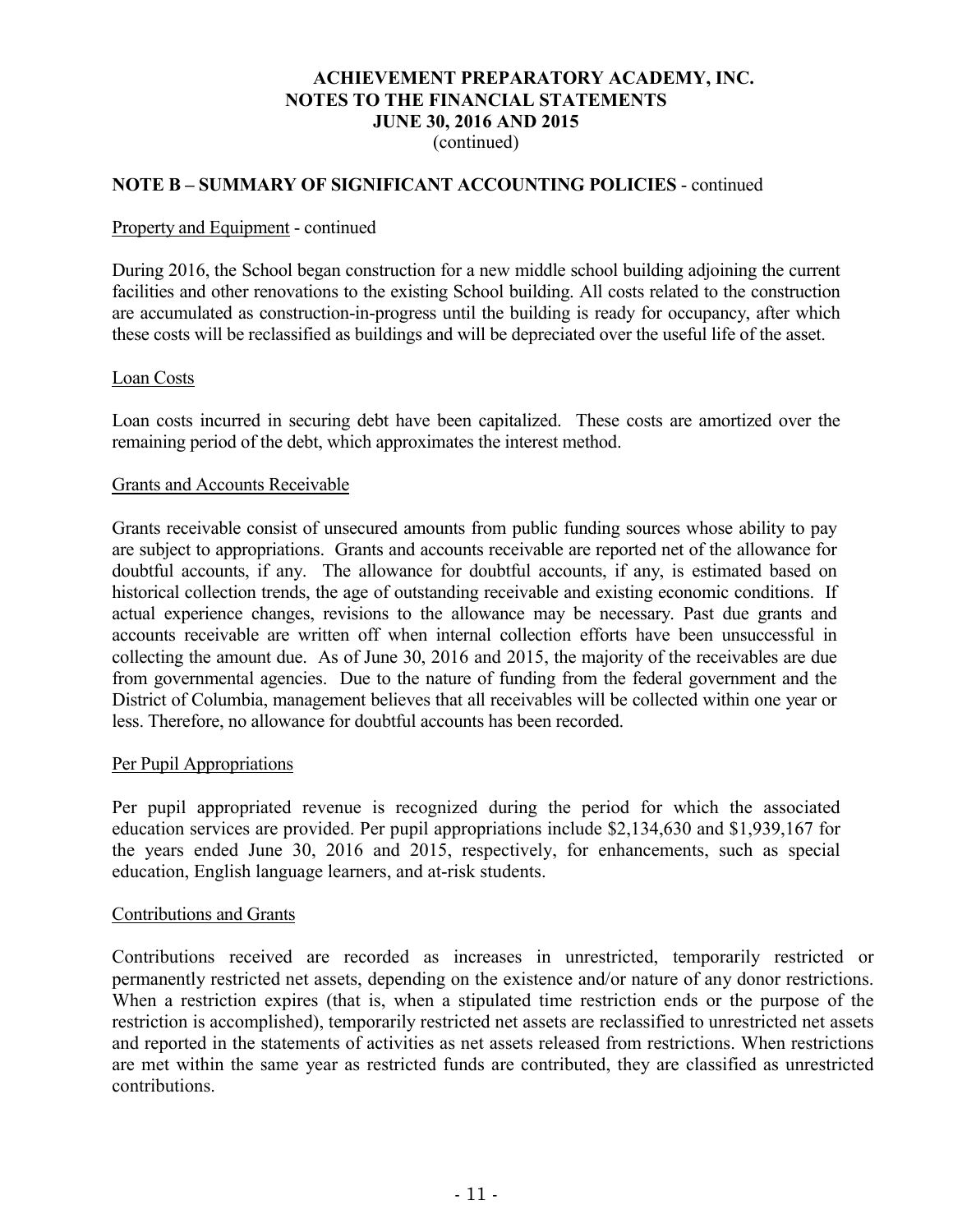### **NOTE B – SUMMARY OF SIGNIFICANT ACCOUNTING POLICIES** - continued

#### Activity Fees

Activity fees are recognized at the time of the activity. This revenue is amounts collected from students from, but not restricted to, field trips, camps and other school related activities.

#### Deferred Revenue

Deferred revenue represents amounts received during the current fiscal year and deferred until the following fiscal year for recognition.

#### Functional Expenses

The costs of providing the School's various programs and supporting services have been summarized on a functional basis in the accompanying statements of activities. Accordingly, certain costs have been allocated among the programs, fundraising and supporting services benefited.

# Reclassifications

Certain amounts for the year ended June 30, 2015 have been reclassified to conform to the current year presentation. The reclassification had no effect on the previously reported net assets or change in net assets.

# **NOTE C – INCOME TAXES**

The School is exempt from federal income taxes on related income under Section  $501(c)(3)$  of the Internal Revenue Code. In addition, the School is classified as an entity that is not a private foundation under Section 509(a)(1).

The School has adopted the accounting of uncertainty in income taxes as required by the *Income Taxes* topic of the FASB ASC. The topic requires the School to determine whether a tax position is more likely than not to be sustained upon examination by the applicable taxing authority, including resolution of any related appeals or litigation processes, based on the technical merits of the position. The tax benefit to be recognized is measured as the largest amount of benefit that is more than fifty percent likely of being realized upon ultimate settlement which could result in the School recording a tax liability that would reduce its net assets.

The School has analyzed its tax positions, and has concluded that no liability for unrecognized tax benefits should be recorded related to any uncertain tax positions taken on returns filed for open tax years (2012-2014), or expected to be taken in its 2015 tax return. The School is not aware of any tax positions for which it believes that there is a reasonable possibility that the total amounts of unrecognized tax benefits will change materially in the next twelve months.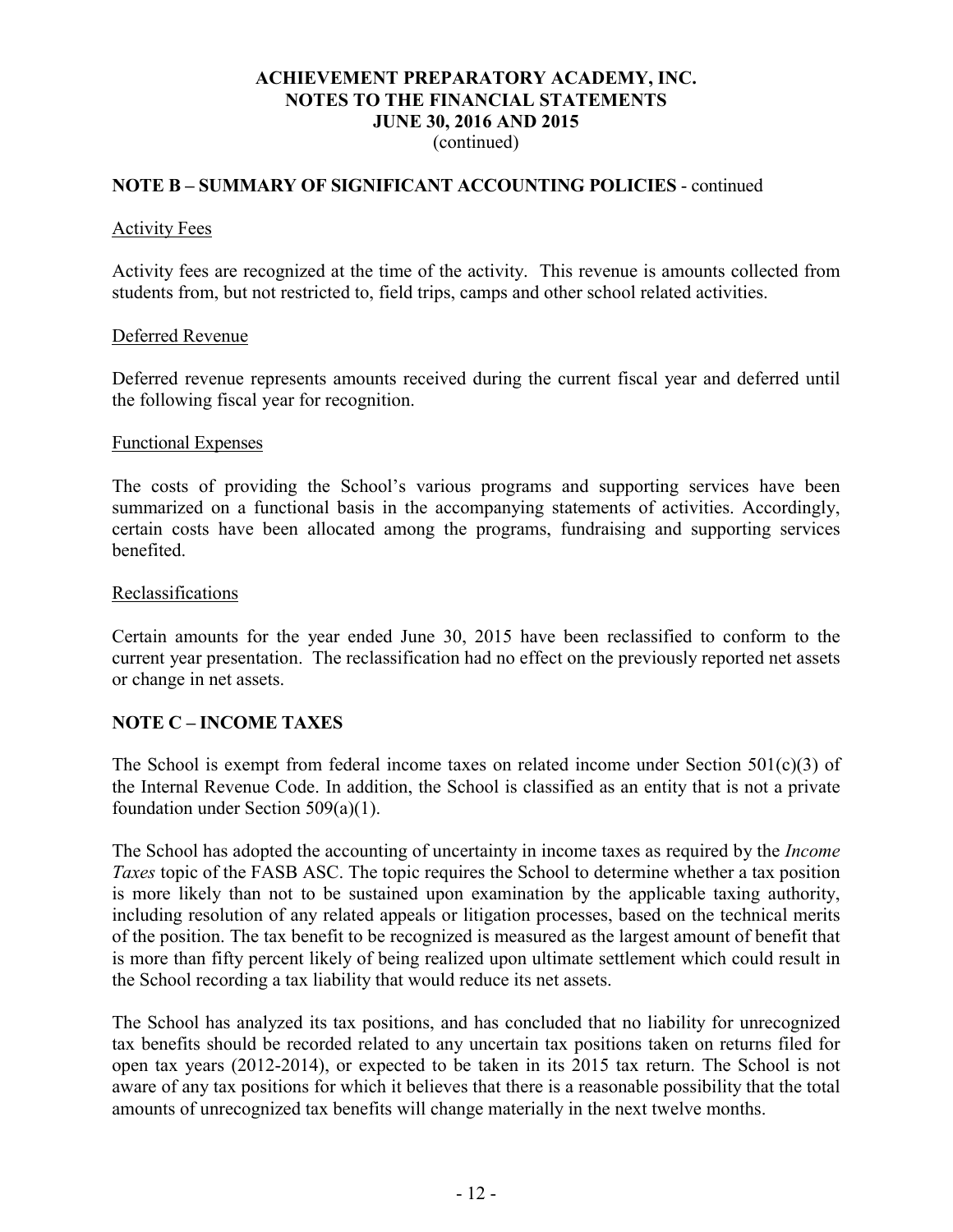(continued)

# **NOTE D – PROPERTY AND EQUIPMENT**

The following is a summary of property and equipment as of June 30:

|                                     | 2016          | 2015          |
|-------------------------------------|---------------|---------------|
| Computers and computer applications | \$<br>529,677 | \$<br>598,655 |
| Classroom furnishings               | 612,326       | 259,264       |
| Office furnishings                  | 61,128        | 143,870       |
| Construction in progress            | 12,219,189    | 6,447,198     |
| Leasehold improvements              | 18,012,916    | 190,799       |
|                                     | 31,435,236    | 7,639,786     |
| Less accumulated depreciation       | (865, 321)    | (815, 325)    |
| Property and Equipment, Net         | 30,569,915    | 6,824,461     |

Construction in progress includes on-going renovations to the School. The School capitalized interest related to construction activities totaling \$361,168 and \$32,967, for the years ended June 30, 2016 and 2015, respectively. The interest capitalized is reported as a component of construction-inprogress in the statement of financial position. Depreciation expense for the years ended June 30, 2016 and 2015 totaled \$510,574 and \$299,018, respectively.

# **NOTE E – LOAN COSTS**

The following is a summary of unamortized loan costs as of June 30:

|                                 |    | 2016       | 2015 |
|---------------------------------|----|------------|------|
| Loan costs                      | S. | 1,149,831  | -    |
| Less accumulated amoritzation   |    | (185, 951) | -    |
| Loan Costs, Net of Amortization |    | 963,880    | -    |

Amortization expense for the years ended June 30, 2016 and 2015 was \$185,951 and \$0, respectively.

#### **NOTE F – NOTES PAYABLE**

#### Construction Financing

During May 2015, the School secured three associated loans to finance construction and renovation of the School's facility and payment of facility rent. These three loans include \$24,075,000 from Bank of America ("BOA Loan"), \$2,000,000 from the District of Columbia's Office of Public Charter School Financing and Support ("OPCSFS Loan"), and \$2,500,000 from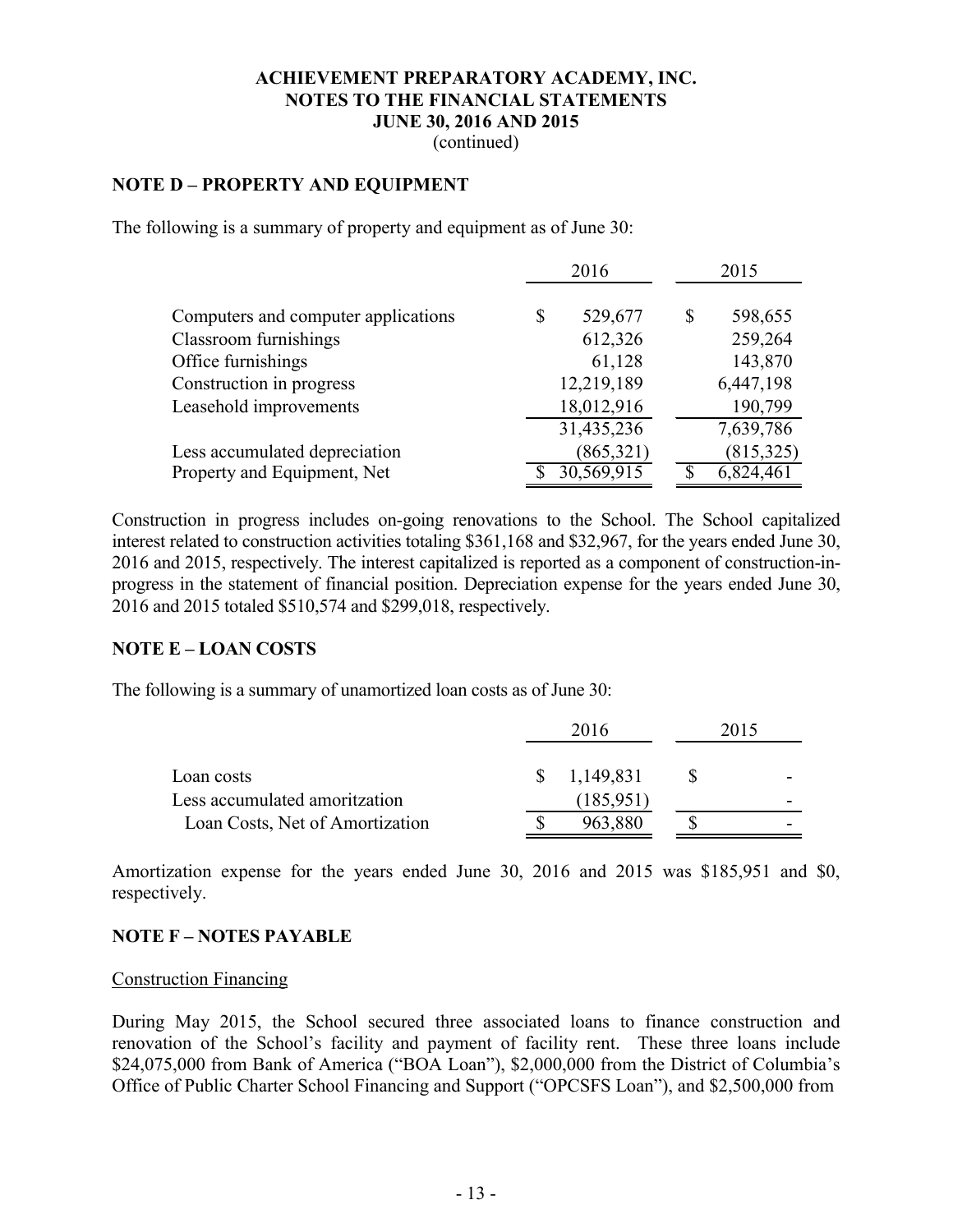(continued)

# **NOTE F – NOTES PAYABLE** - continued

Building Hope, a District of Columbia nonprofit corporation ("Building Hope Loan"). The BOA Loan is senior to the OPCSFS Loan and Building Hope Loan per the terms of the agreements. Draws must be in simultaneous and even amounts between the OPCSFS Loan and Building Hope Loan. The terms of the BOA Loan require the OPCSFS Loan and Building Hope Loan to be drawn against completely prior to drawing against the BOA Loan. The frequency of draws from the BOA Loan can be made no more than monthly. There were no draws against the BOA Loan during the year ended June 30, 2015 as the loans from OPCSFS and Building Hope were still being drawn against.

The OPCSFS Loan was for a term of three years and accrues interest at a rate of 4.50% per annum. Interest only payments were scheduled to be due quarterly from October 1, 2015 through July 1, 2017. Thereafter, principal and interest payments were scheduled to be due quarterly based on a 25 year amortization schedule. The balance outstanding on the OPCSFS Loan as of June 30, 2015 was \$2,000,000. Amendments to the terms of the OPCSFS Loan were made during December 2015 in connection with the New Market Tax Credit program (described below). Based on the amended terms, payment frequency was increased from quarterly to monthly, and the OPSCFS Loan matures December 2022, with a balloon payment required at that time.

The Building Hope Loan was for a term of three years and accrues interest at a rate of 6.00% per annum. Interest only payments were scheduled to be due quarterly from October 1, 2015 through July 1, 2017. Thereafter, principal and interest payments were scheduled to be due quarterly based on a 25 year amortization schedule. The balance outstanding on the Building Hope Loan as of June 30, 2015 was \$2,200,000. Amendments to the terms of the Building Hope Loan were made during December 2015 in connection with the New Market Tax Credit program (described below). Based on the amended terms, payment frequency was increased from quarterly to monthly, and the Building Hope Loan matures December 2022, with a balloon payment required at that time.

The BOA Loan is collateralized by all real and personal property of the School. The collateral for the OPCSFS Loan and Building Hope Loan is a third trust on all leasehold mortgages, third trust on assignment of all leases and rents from the property, third trust on per pupil appropriations, facilities allowance and assignment of all management construction and architectural contracts and plans.

Amendments to the terms of the BOA Loan were made during December 2015 in connection with the New Market Tax Credit program (described below). As of December 30, 2015, the BOA Loan had an outstanding principal balance of \$4,772,485. Based on the amended terms, interest accrues at a variable rate of daily floating LIBOR plus 3.50% per annum, and reset daily. As of June 30, 2016, interest accrued at a rate of 3.94% per annum. The BOA Loan is scheduled to mature December 2022. Interest only payments are due quarterly through November 2017.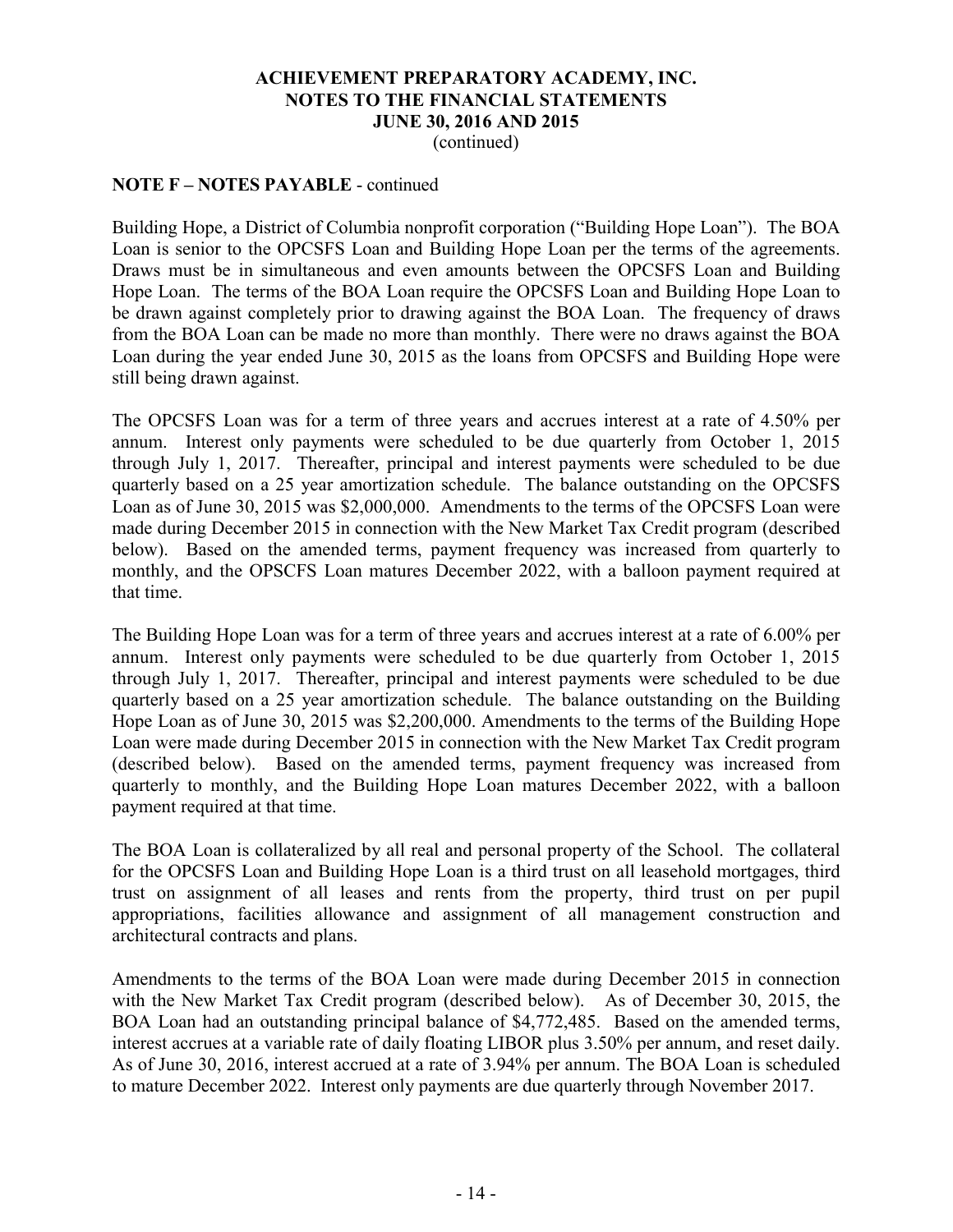(continued)

### **NOTE F – NOTES PAYABLE** - continued

Thereafter, interest and principal payments are due quarterly based on a 25 year amortization schedule, with a balloon payment due at maturity. During August 2015, the School secured financing with the Reinvestment Fund, Inc. ("TRF Loan") for an amount of \$4,800,000. Loan proceeds are advanced on a draw basis. The proceeds are used to finance construction and improvements to School property. Proceeds from the TRF Loan must be drawn in full prior to drawing against the BOA Loan. Interest accrues on the TRF Loan at a variable rate of 1-month LIBOR plus 4.25% per annum, and reset monthly. As of June 30, 2016, interest accrued at a rate of 4.72% per annum. Interest only payments are due monthly, until full drawn of the TRF Loan, which then principal and interest payments are due. The collateral for the TRF Loan is a second trust on all leasehold mortgages, second trust on assignment of all leases and rents from the property, second trust on per pupil appropriations, facilities allowance and assignment of all management construction and architectural contracts and plans. Amendments to the terms of the TRF Loan were made during December 2015 and discussed below.in connection with the New Market Tax Credit program (described below). As of December 30, 2015, the TRF Loan had an outstanding principal balance of \$4,571,894. Securing the New Market Tax Credit program financing required a principal payment of \$3,000,000 from the School. The resulting principal balance was \$1,571,894. Based on the amended terms, draws on the TRF Loan may be made up to \$1,800,000 before September 2017. Interest only payments are due monthly through September 1, 2017. Thereafter, interest will accrue at a fixed rate at the current FHLB 5-year rate plus 4.50% per annum with interest and principal payments due monthly. The TRF Loan is scheduled to mature December 2022, with a balloon payment due at maturity.

#### New Market Tax Credit

During December 2015, the School became a participant to the New Market Tax Credit program ("NMTC"). The NMTC program encourages investment in real estate projects in low-income communities by allowing investors to receive tax credits against their federal income tax return in exchange for making qualified investments in Community Development Entities ("CDEs"). The CDE's purpose is to make loans and investments in low-income communities to Qualified Active Low-Income Community Businesses ("QALICB"). The School qualified as a QALICB.

The CDE utilized qualified funding to loan \$23,800,000 to the School to finance renovations of the School and construction of a middle school. The NMTC program financing consists of four loans ("NMTC Loans") each scheduled to mature December 2040. The NMTC Loans accrue interest at fixed rates ranging from 0.24% to 5.20% per annum, with an average weighted interest rate of 4.00% per annum. Interest only payments are due quarterly through May 2023, with interest and principal payments due quarterly thereafter until maturity. The NMTC Loans are collateralized by the assets of the School.

The aforementioned loan agreements contain certain restricted, financial, and nonfinancial covenants. In the opinion of management, the School has complied with the required covenants.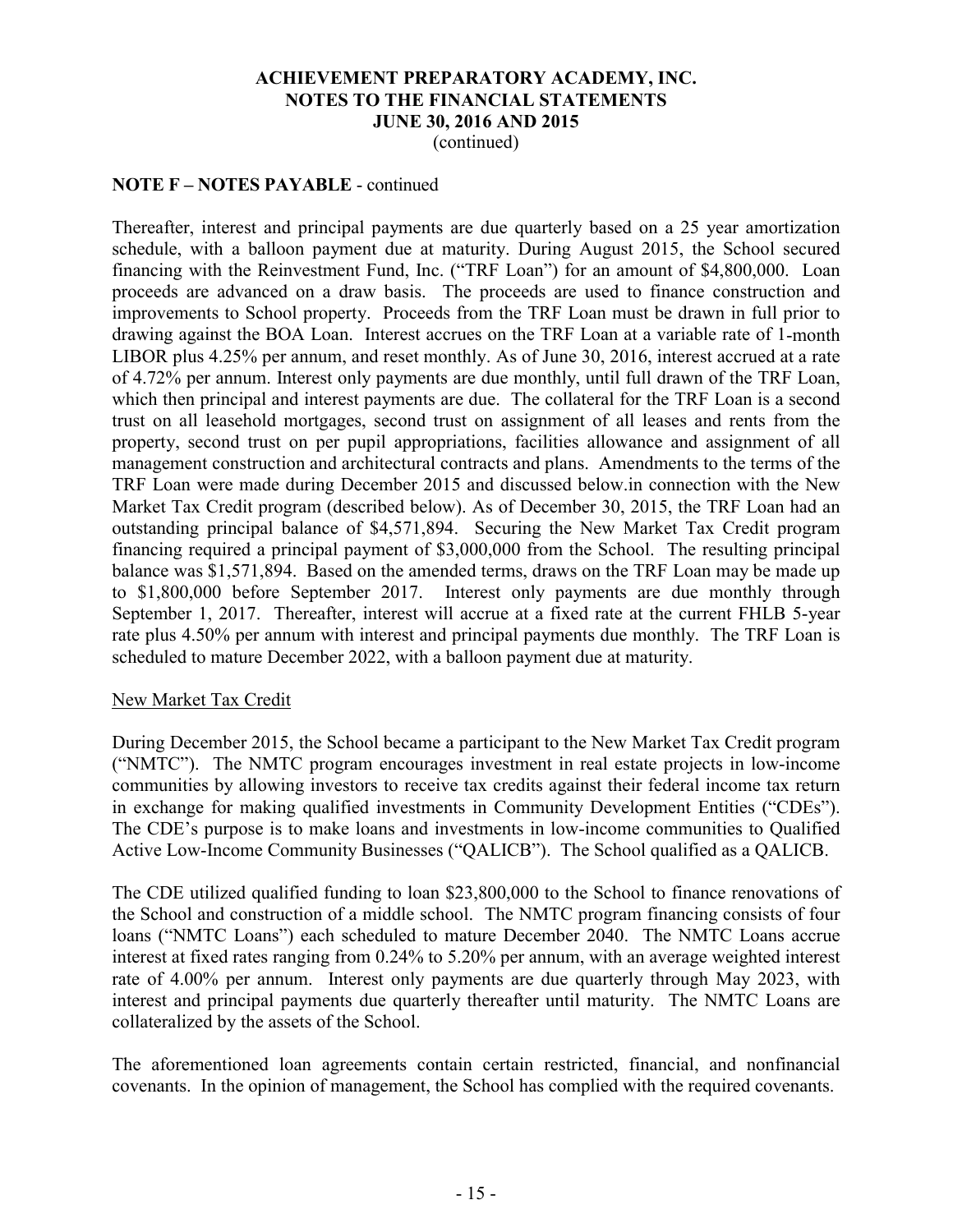# **NOTE F – NOTES PAYABLE** - continued

Interest of \$574,337 and \$53,098 was expensed for the years ended June 30, 2016 and 2015, respectively.

Aggregate annual maturities of the loans are as follows for the years ending June 30:

| 2017       | \$<br>3,617      |
|------------|------------------|
| 2018       | 424,025          |
| 2019       | 575,717          |
| 2020       | 605,596          |
| 2021       | 637,351          |
| Thereafter | 32,188,136       |
| Total      | \$<br>34,434,442 |

# **NOTE G – LEASE COMMITMENTS**

The School's lease agreement with the Charter School Incubator Initiative expired on June 30, 2015. There is no extension of this lease as the site now is under the School's ownership so the lease is only for the operating services, as described below, that Building Hope covered during the transition period from July 1, 2015 through December 31, 2015. In accordance with the terms of the lease, the School is required to pay a usage fee, or rent, determined with respect to the number of students enrolled. The total annual usage fee is equal to the number of students enrolled on each census date (every October) multiplied by the per pupil facilities allowance received by the School from the District of Columbia, less amounts withheld under the terms of the lease.

In August 2015, the School entered into a lease agreement with the District of Columbia to occupy Mississippi Road School premises. This agreement expired on June 30, 2016. The School is required to pay a monthly fee in the amount of \$20,148, and operating expense fee in the amount of \$4,614.

In August 2015, the School entered into a ground lease agreement with the District of Columbia to lease the property at Wahler Place for a period of 30 years beginning August 1, 2015. The annual base rent is \$777,000 for the first year and will be increased by two percent on each anniversary thereafter. Rent will be abated for twelve consecutive calendar months for each one million dollars of expense incurred for construction, capital alteration and leasehold acquisition costs. Since construction at this site is still in process, the rent abatement amount cannot be determined as of this time, and therefore neither can the future minimum lease payments.

Rent expense for the years ended June 30, 2016 and 2015 totaled \$297,148 and \$1,212,997, respectively.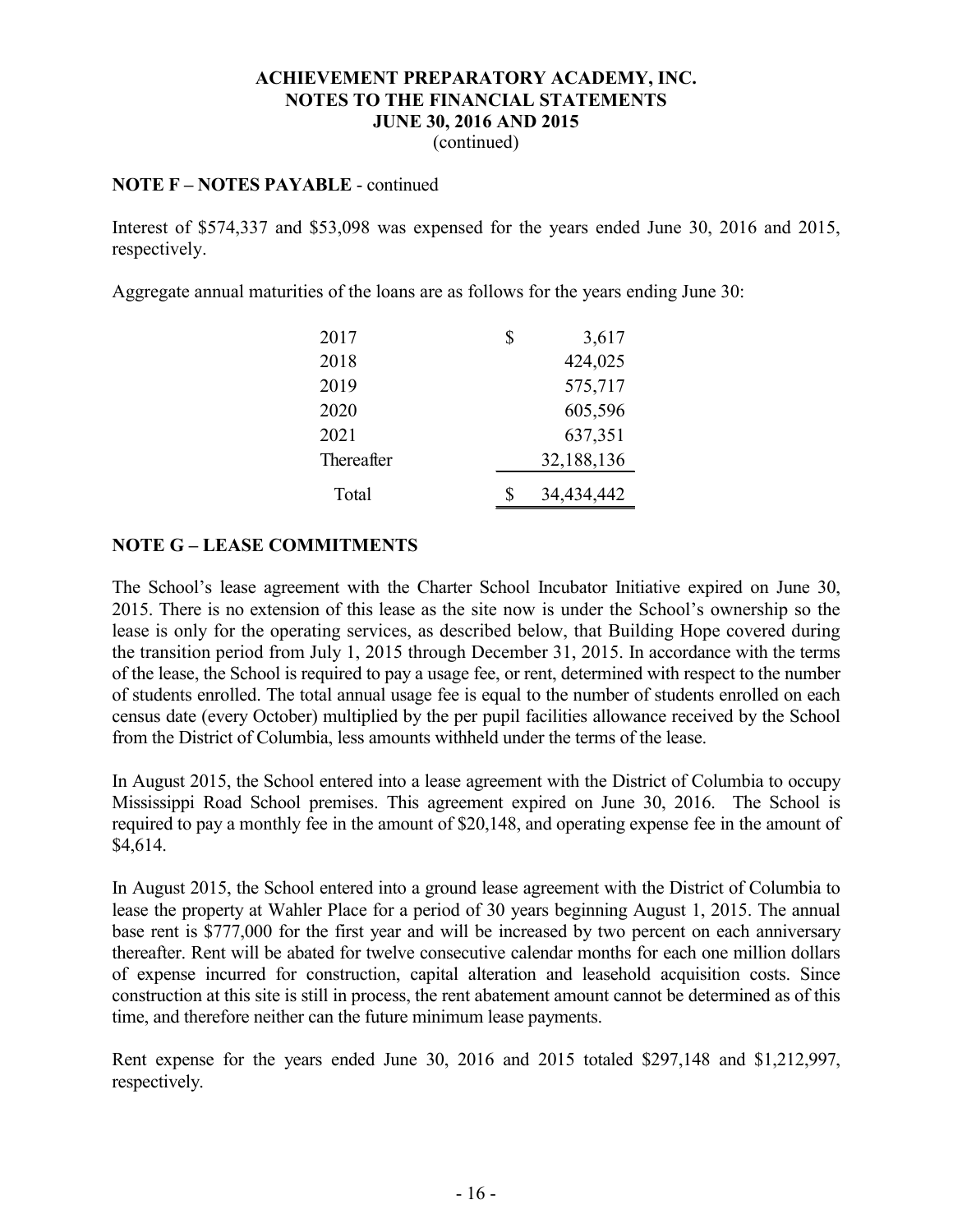(continued)

# **NOTE H – COMMITMENTS AND CONTINGENT LIABILITIES**

The School receives revenue from government grants and contracts that are subject to inspection and audit by the appropriate funding agency. The purpose is to determine whether program funds were used in accordance with their respective guidelines and regulations. The potential exists for disallowance of previously funded program costs. The school is of the opinion that disallowance, if any, arising from such audits will not have a material effect on the financial statements. The School has no provisions for the possible disallowance of program costs on its financial statements.

# **NOTE I – CONCENTRATION OF RISK**

The School is supported primarily by local and federal appropriations and grants. For the years ended June 30, 2016 and 2015, 89% and 81%, respectively, of the total revenue was provided by one local government agency. Reduction of this source of support would have a significant impact on the School's programs and activities. Geographical area of clients served is Ward 8 of the District of Columbia. As of June 30, 2016 and 2015, the School had cash that exceeded federally insured limits by approximately \$12,900,000 and \$3,400,000, respectively. Management has evaluated the financial institutions and does not believe it is exposed to any significant credit risk.

# **NOTE J – PENSION PLAN**

The School sponsors a  $401(K)$  Plan (the "Plan") for all employees who are at least 18 years of age. Eligible employees can become participants on the first day of the month following the completion of eligibility requirements. Employees may make elective deferral from their eligible earnings, up to the amount allowed by the Internal Revenue Service. The School matches the first three percent of a participant's compensation that is deferred as an elective deferral. For the years ended June 30, 2016 and 2015, pension expense totaled \$28,476 and \$40,579, respectively.

# **NOTE K** - **TEMPORARILY RESTRICTED NET ASSETS**

Temporarily restricted net assets at June 30, 2016 and 2015, totaled \$123,000 and \$123,000, respectively, and were designated for the purpose of transportation and scholarships for the students of the Septima Clark Public Charter School which closed in 2013.

# **NOTE L – SUBSEQUENT EVENTS**

As required by the Subsequent Events topic of the FASB ASC, the School has evaluated the impact on its financial statements and disclosure of certain transactions occurring subsequent to its year end through October 19, 2016, which is the date the School's financial statements were available to be issued. Management has determined that there are no subsequent events that require disclosure pursuant to the subsequent event topic.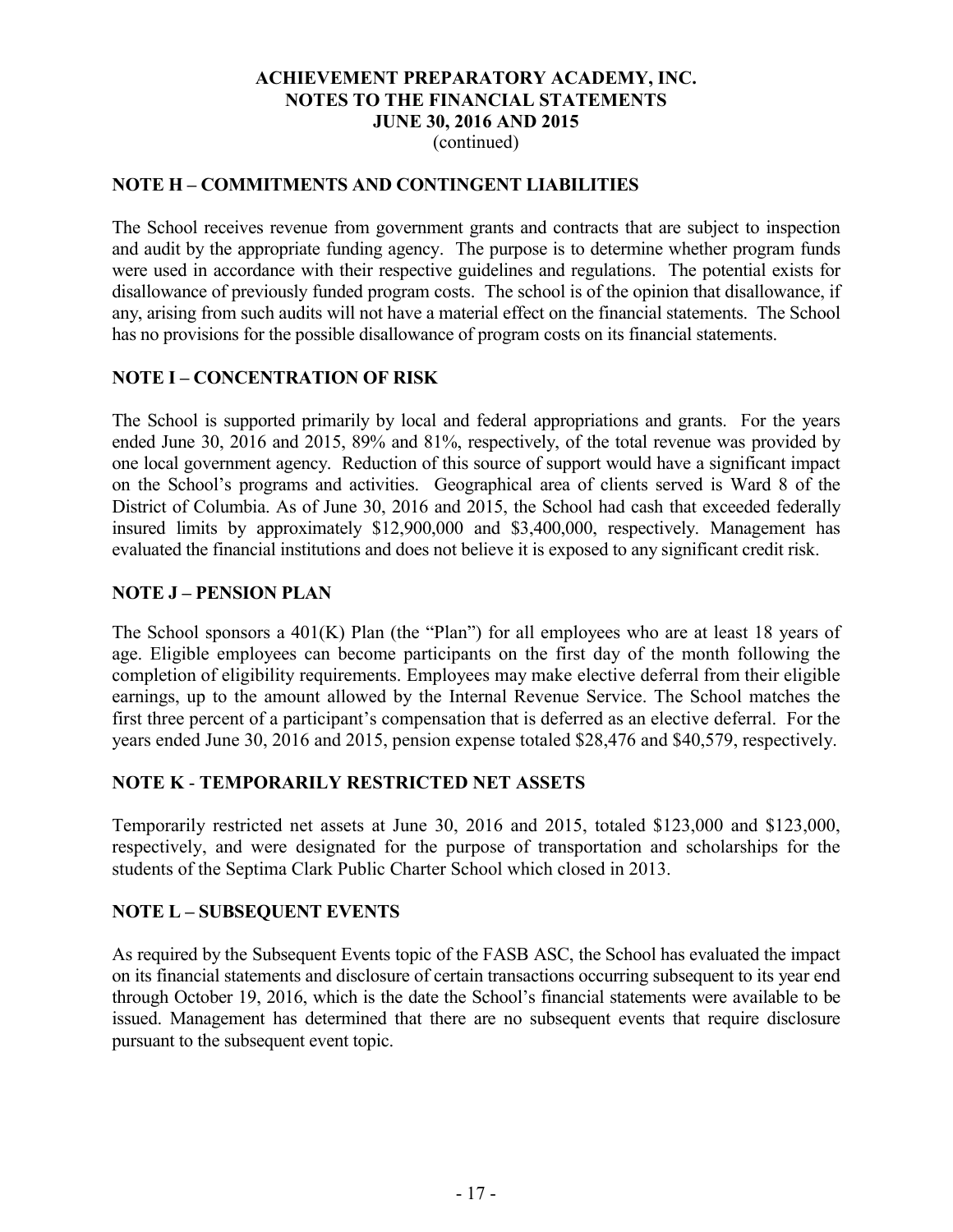

1730 Rhode Island Avenue, NW Suite 800 Washington, DC 20036 (202) 296-3306 Fax: (202) 296-0059

# **Independent Auditor's Report on Internal Control over Financial Reporting and on Compliance and Other Matters Based on an Audit of Financial Statements Performed In Accordance With** *Government Auditing Standards*

The Board of Trustees Achievement Preparatory Academy, Inc. Washington, DC

We have audited, in accordance with the auditing standards generally accepted in the United States of America and the standards applicable to financial audits contained in the *Government Auditing Standards* issued by the Comptroller General of the United States, the financial statements of Achievement Preparatory Academy, Inc., (a nonprofit organization), (the "School"), which comprise the statement of financial position as of June 30, 2016, and the related statements of activities, functional expenses, and cash flows, for the year then ended, and the related notes to the financial statements, and have issued our report thereon dated October 19, 2016.

# **Internal Control Over Financial Reporting**

In planning and performing our audit of the financial statements, we considered the School's internal control over financial reporting (internal control) to determine the audit procedures that are appropriate in the circumstances for the purpose of expressing our opinion on the financial statements, but not for the purpose of expressing an opinion on the effectiveness of the School's internal control. Accordingly, we do not express an opinion on the effectiveness of the School's internal control.

A *deficiency in internal control* exists when the design or operation of a control does not allow management or employees, in the normal course of performing their assigned functions, to prevent, or detect and correct, misstatements on a timely basis. A *material weakness* is a deficiency, or a combination of deficiencies, in internal control, such that there is a reasonable possibility that a material misstatement of the entity's financial statements will not be prevented, or detected and corrected on a timely basis. A *significant deficiency* is a deficiency, or a combination of deficiencies, in internal control that is less severe than a material weakness, yet important enough to merit attention by those charged with governance.

Our consideration of internal control was for the limited purpose described in the first paragraph of this section and was not designed to identify all deficiencies in internal control that might be material weaknesses or significant deficiencies. Given these limitations, during our audit we did not identify any deficiencies in internal control that we consider to be material weaknesses. However, material weaknesses may exist that have not been identified.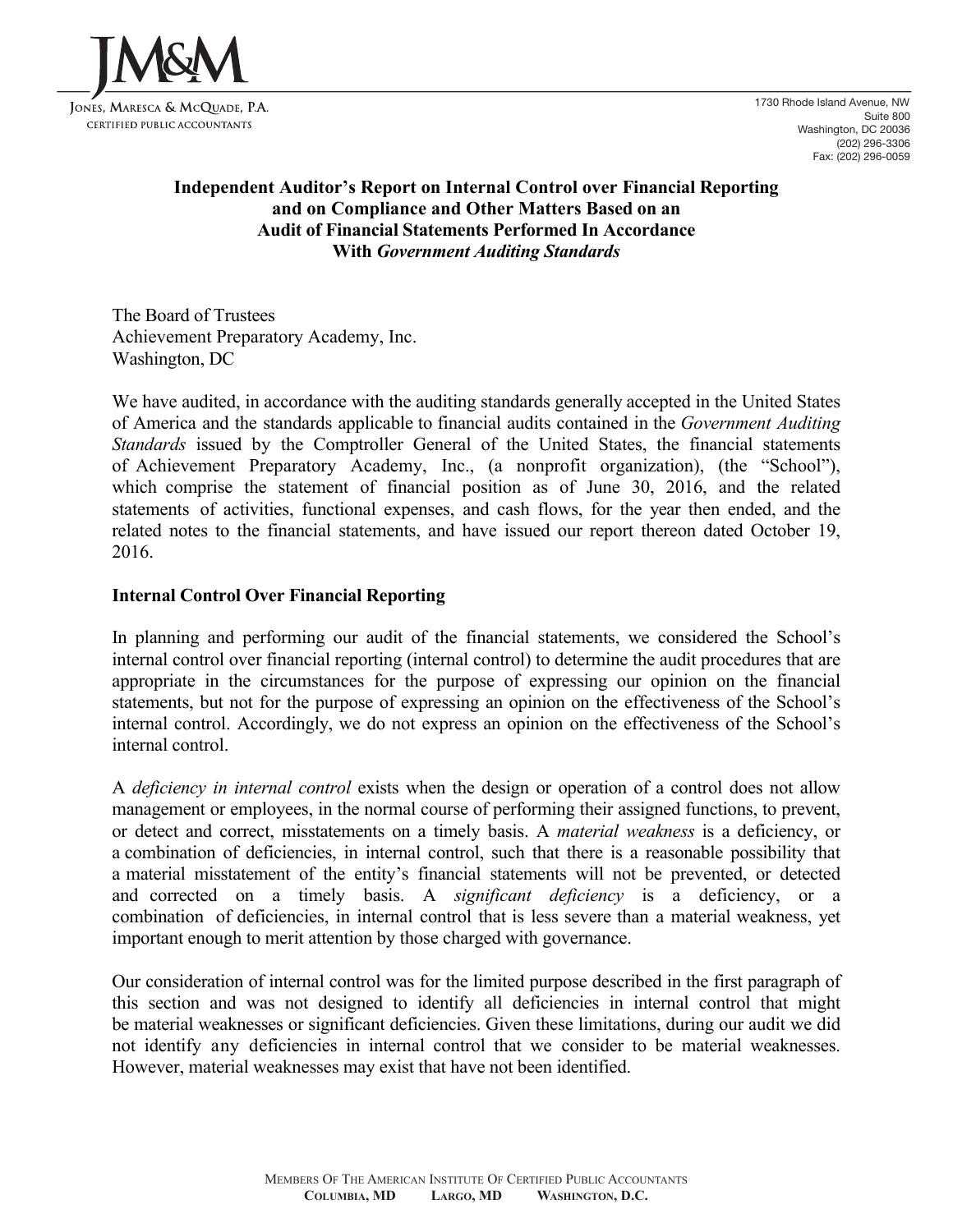# **Compliance and Other Matters**

As part of obtaining reasonable assurance about whether the School's financial statements are free from material misstatement, we performed tests of its compliance with certain provisions of laws, regulations, contracts, and grant agreements, noncompliance with which could have a direct and material effect on the determination of financial statement amounts. However, providing an opinion on compliance with those provisions was not an objective of our audit, and accordingly, we do not express such an opinion. The results of our tests disclosed no instances of noncompliance or other matters that are required to be reported under *Government Auditing Standards*.

# **Purpose of this Report**

The purpose of this report is solely to describe the scope of our testing of internal control and compliance and the results of that testing, and not to provide an opinion on the effectiveness of the School's internal control or on compliance. This report is an integral part of an audit performed in accordance with *Government Auditing Standards* in considering the School's internal control and compliance. Accordingly, this communication is not suitable for any other purpose.

Jam Marusa & Mc Quade PA

Washington, DC October 19, 2016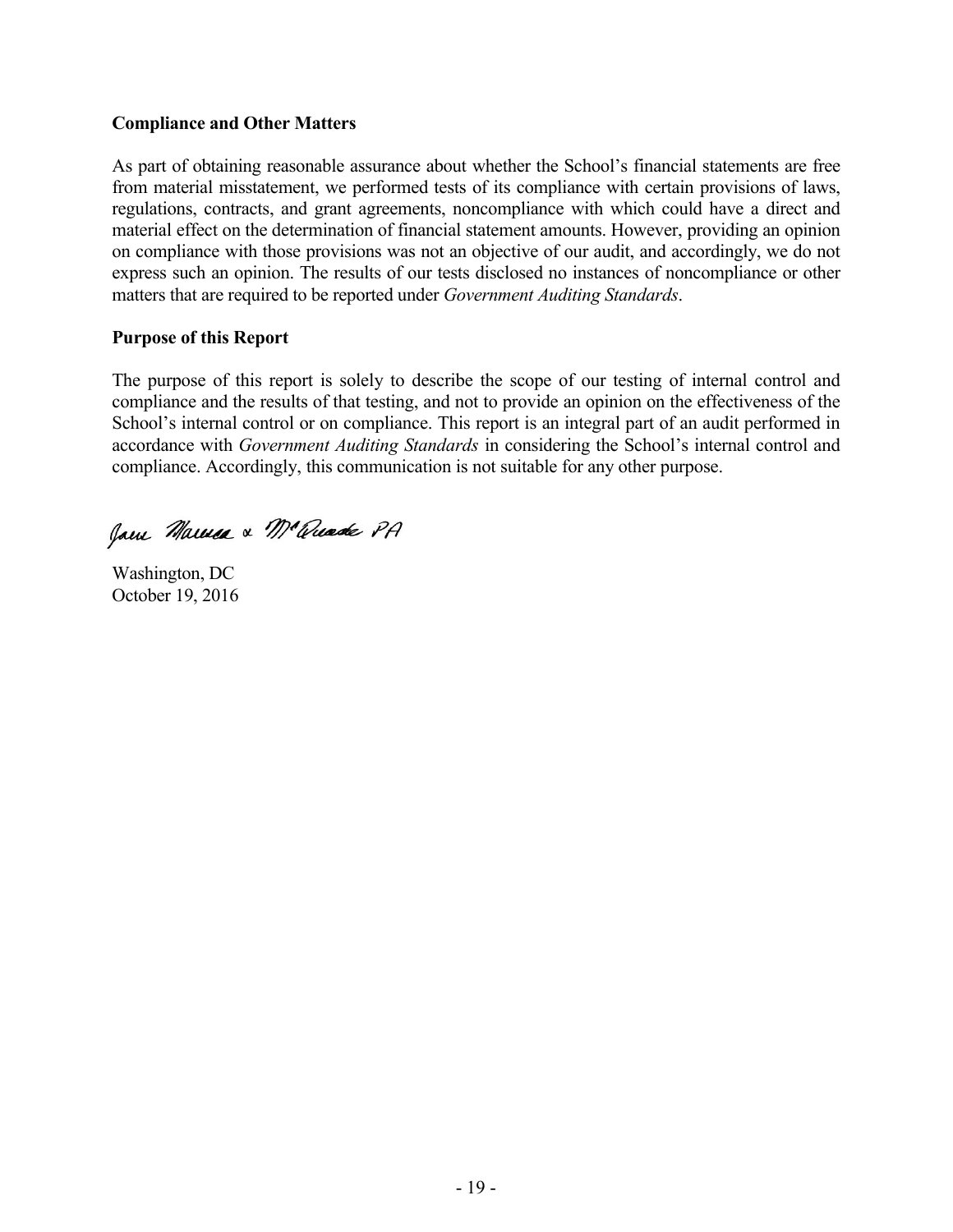

1730 Rhode Island Avenue, NW Suite 800 Washington, DC 20036 (202) 296-3306 Fax: (202) 296-0059

# **Independent Auditor's Report on Compliance for Each Major Program and on Internal Control over Compliance Required by the Uniform Guidance**

The Board of Trustees of Achievement Preparatory Academy, Inc. Washington, DC

# **Report on Compliance for Each Major Federal Program**

We have audited Achievement Preparatory Academy, Inc.'s (the "School") compliance with the types of compliance requirements described in the *OMB Compliance Supplement* that could have a direct and material effect on each of the School's major federal programs for the year ended June 30, 2016. The School's major federal programs are identified in the summary of auditor's results section of the accompanying schedule of findings and questioned costs.

# **Management's Responsibility**

Management is responsible for compliance with the federal statutes, regulations, contracts, and the terms and conditions of its federal awards applicable to its federal programs.

### **Auditor's Responsibility**

Our responsibility is to express an opinion on compliance for each of the School's major federal programs based on our audit of the types of compliance requirements referred to above. We conducted our audit of compliance in accordance with auditing standards generally accepted in the United States of America; the standards applicable to financial audits contained in *Government Auditing Standards*, issued by the Comptroller General of the United States; and the audit requirements of Title 2 U.S. *Code of Federal Regulations* Part 200, *Uniform Administrative Requirements, Cost Principles, and Audit Requirements for Federal Awards* (Uniform Guidance). Those standards and the Uniform Guidance require that we plan and perform the audit to obtain reasonable assurance about whether noncompliance with the types of compliance requirements referred to above that could have a direct and material effect on a major federal program occurred. An audit includes examining, on a test basis, evidence about the School's compliance with those requirements and performing such other procedures as we considered necessary in the circumstances.

We believe that our audit provides a reasonable basis for our opinion on compliance for each major federal program. However, our audit does not provide a legal determination of the School's compliance.

# **Opinion on Each Major Federal Program**

In our opinion, Achievement Preparatory Academy, Inc. complied, in all material respects, with the types of compliance requirements referred to above that could have a direct and material effect on each of its major federal programs for the year ended June 30, 2016.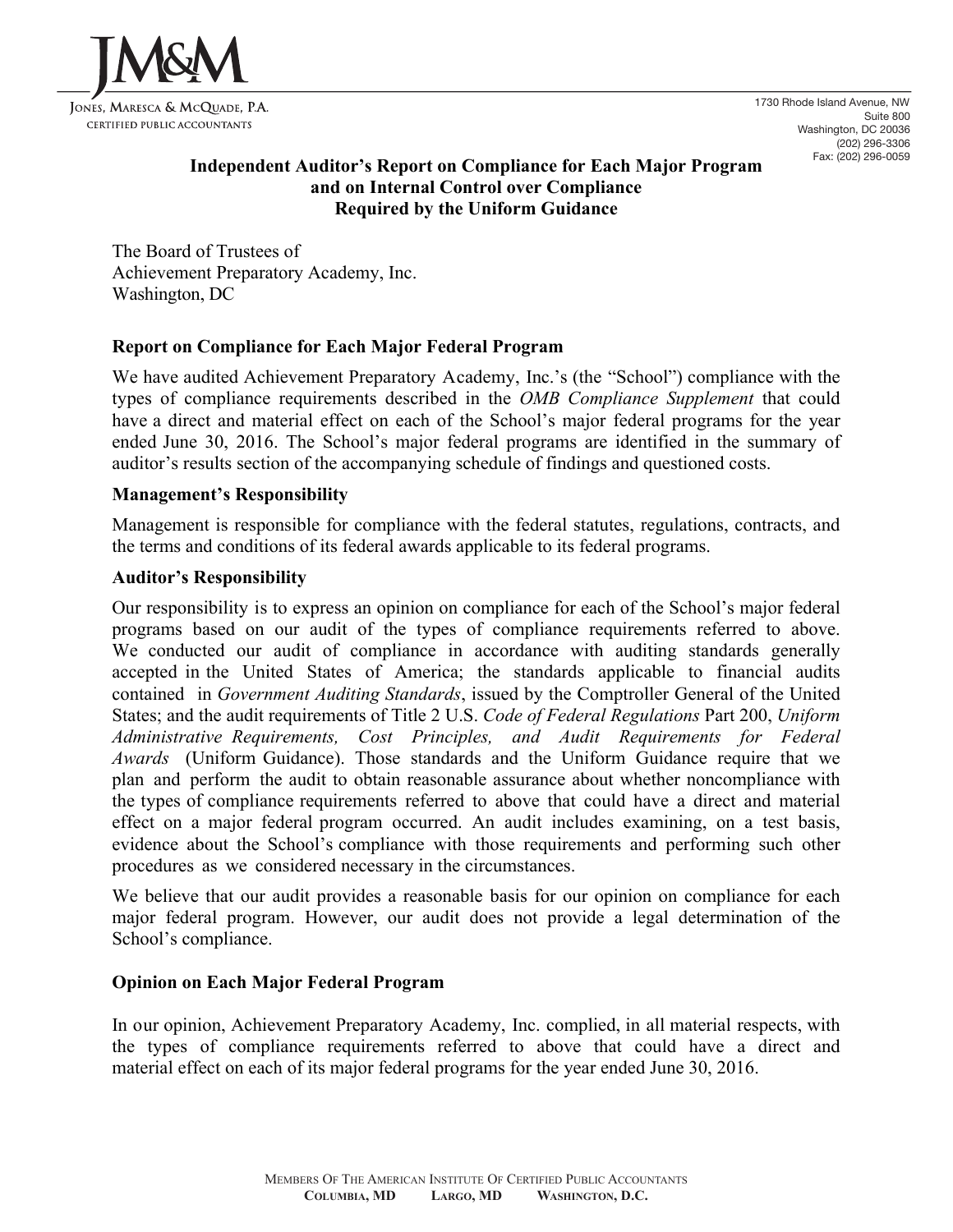# **Report on Internal Control Over Compliance**

Management of the School is responsible for establishing and maintaining effective internal control over compliance with the types of compliance requirements referred to above. In planning and performing our audit of compliance, we considered the School's internal control over compliance with the types of requirements that could have a direct and material effect on each major federal program to determine the auditing procedures that are appropriate in the circumstances for the purpose of expressing an opinion on compliance for each major federal program and to test and report on internal control over compliance in accordance with the Uniform Guidance, but not for the purpose of expressing an opinion on the effectiveness of internal control over compliance. Accordingly, we do not express an opinion on the effectiveness of the School's internal control over compliance.

A *deficiency in internal control over compliance* exists when the design or operation of a control over compliance does not allow management or employees, in the normal course of performing their assigned functions, to prevent, or detect and correct, noncompliance with a type of compliance requirement of a federal program on a timely basis. A *material weakness in internal control over compliance* is a deficiency, or combination of deficiencies, in internal control over compliance, such that there is a reasonable possibility that material noncompliance with a type of compliance requirement of a federal program will not be prevented, or detected and corrected, on a timely basis. A *significant deficiency in internal control over compliance* is a deficiency, or a combination of deficiencies, in internal control over compliance with a type of compliance requirement of a federal program that is less severe than a material weakness in internal control over compliance, yet important enough to merit attention by those charged with governance.

Our consideration of internal control over compliance was for the limited purpose described in the first paragraph of this section and was not designed to identify all deficiencies in internal control over compliance that might be material weaknesses or significant deficiencies. We did not identify any deficiencies in internal control over compliance that we consider to be material weaknesses. However, material weaknesses may exist that have not been identified.

The purpose of this report on internal control over compliance is solely to describe the scope of our testing of internal control over compliance and the results of that testing based on the requirements of the Uniform Guidance. Accordingly, this report is not suitable for any other purpose.

Jam Marie & Ma Quade PA

Washington, DC October 19, 2016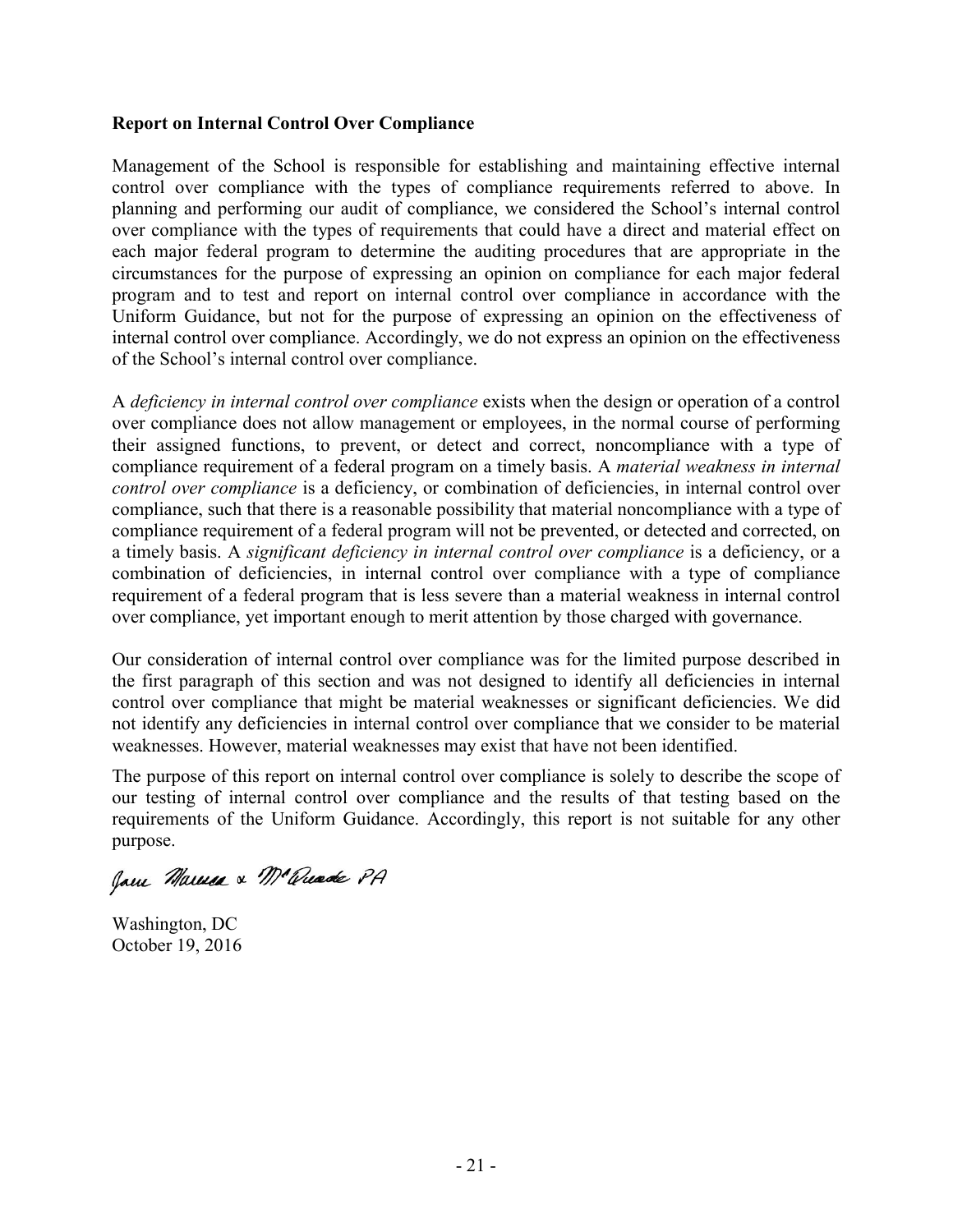#### **YEAR ENDED JUNE 30, 2016 ACHIEVEMENT PREPARATORY ACADEMY, INC. SCHEDULE OF EXPENDITURES OF FEDERAL AWARDS**

| <b>Federal Grantor/Pass-through Grantor/</b><br><b>Program or Cluster Title</b> | <b>Federal CFDA</b><br><b>Number</b> | <b>Grant Identification</b><br><b>Number</b> | Federal<br><b>Expenditures</b> |  |
|---------------------------------------------------------------------------------|--------------------------------------|----------------------------------------------|--------------------------------|--|
| <b>U.S. Department of Education</b>                                             |                                      |                                              |                                |  |
| Pass Through from District of Columbia Office of the                            |                                      |                                              |                                |  |
| <b>State Superintendent of Education (OSSE)</b>                                 |                                      |                                              |                                |  |
| Title I Grants to Local Educational Agencies                                    | 84.010                               | 62010A                                       | \$<br>271,560                  |  |
| <b>Improving Teacher Quality State Grants</b>                                   | 84.367                               | 62367A                                       | 74,880                         |  |
| Special Education Cluster (IDEA)                                                |                                      |                                              |                                |  |
| Special Education - Grants to States                                            | 84.027                               | 62027A                                       | 109,455                        |  |
| Special Education - Preschool Grants                                            | 84.173                               | 62173A                                       | 952                            |  |
|                                                                                 |                                      |                                              | 456,847                        |  |
| DC School Choice Incentive Program                                              | 84.370                               |                                              | 3,310                          |  |
| <b>Total U.S. Department of Education</b>                                       |                                      |                                              | 460,157                        |  |
| U.S. Department of Agriculture - Food and Nutrition Service                     |                                      |                                              |                                |  |
| Pass Through from District of Columbia Office of the                            |                                      |                                              |                                |  |
| <b>State Superintendent of Education (OSSE)</b>                                 |                                      |                                              |                                |  |
| Fresh Fruit and Vegetable Program                                               | 10.582                               |                                              | 19,342                         |  |
| NSLP Equipment Assistance Grant Phase 16                                        | 10.XXX                               | <b>EQNSLC</b>                                | 4,600                          |  |
| National School Breakfast Program                                               | 10.553                               |                                              | 99,225                         |  |
| National School Lunch Program                                                   | 10.555                               |                                              | 168,950                        |  |
| <b>Total U.S. Department of Agriculture</b>                                     |                                      |                                              | 292,117                        |  |
| TOTAL EXPENDITURES OF FEDERAL AWARDS                                            |                                      |                                              | 752,274<br>S                   |  |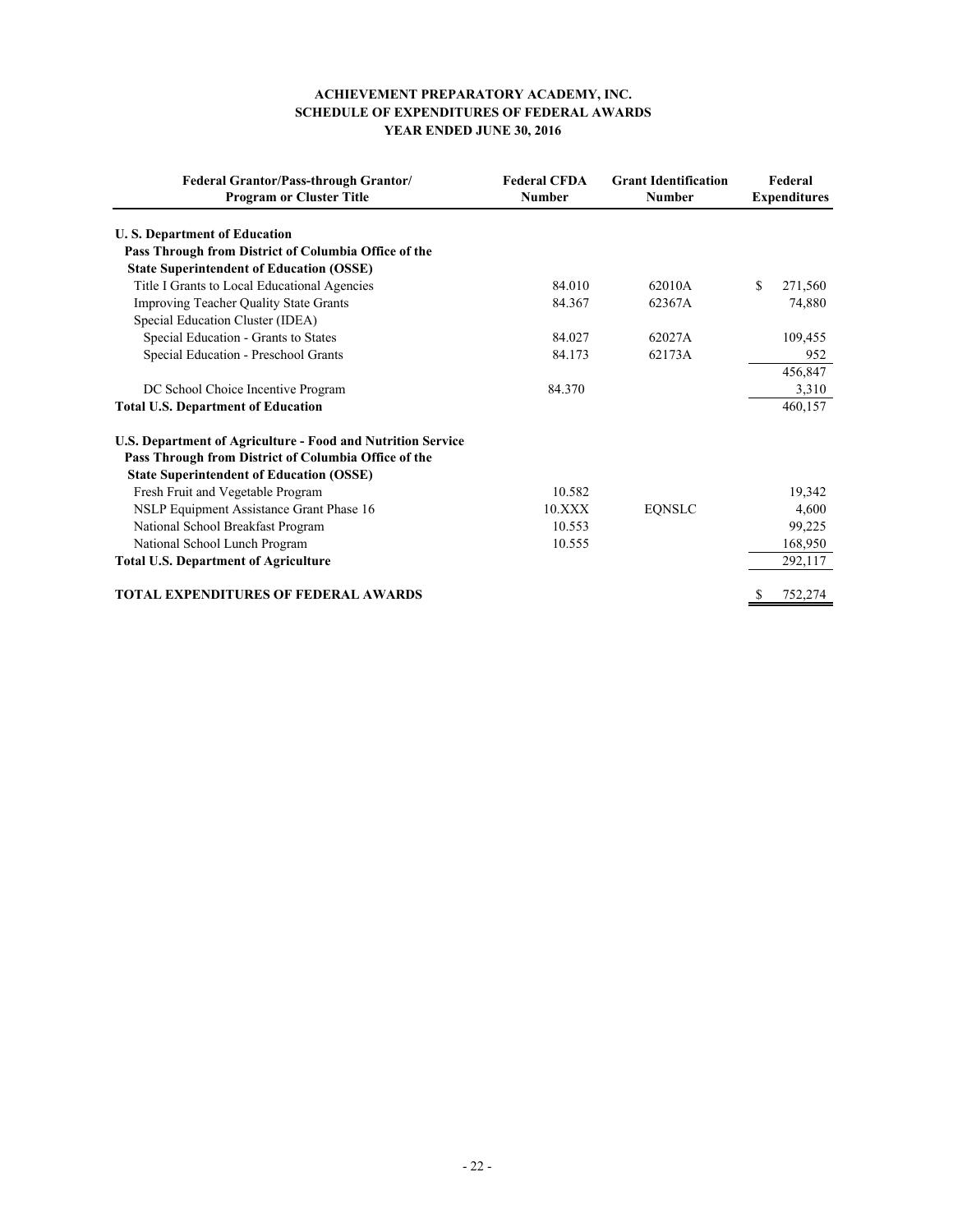# **ACHIEVEMENT PREPARATORY ACADEMY, INC. NOTES TO THE SCHEDULE OF EXPENDITURES OF FEDERAL AWARDS JUNE 30, 2016**

# **NOTE A – BASIS OF PRESENTATION**

The accompanying Schedule of Expenditures of Federal Awards (the "Schedule") includes the federal grant activity of the School under programs of the federal government for the year ended June 30, 2016. The information in the Schedule is presented in accordance with the requirements of Title 2 U.S. Code of Federal Regulations Part 200, *Uniform Administrative Requirements, Cost Principles, and Audit Requirements for Federal Awards* ("Uniform Guidance"). Therefore some amounts presented in this schedule may differ from amounts presented in, or used in, the preparation of the financial statements.

# **NOTE B – SUMMARY OF SIGNIFICANT ACCOUNTING POLICIES**

Expenditures reported in the Schedule are reported on the accrual basis of accounting. Such expenditures are recognized following the cost principles contained in the Uniform Guidance, wherein, certain types of expenses are not allowable or are limited as to reimbursement. The School elected not to use the 10 percent de minimus indirect cost rate. Pass through programs, agencies, and entity identifying numbers are presented where available.

# **NOTE C – RECONCILIATION TO THE FINANCIAL STATEMENTS**

Expenditures per the Schedule exclude \$45,541 of federal awards provided under the Federal Communications Commission E-Rate program, which are reported as federal entitlements and grant revenue in the statement of activities. Funding under the E-Rate program is considered to be federal funds, however, does not qualify as direct financial support, and therefore, is exempt from Uniform Guidance requirements.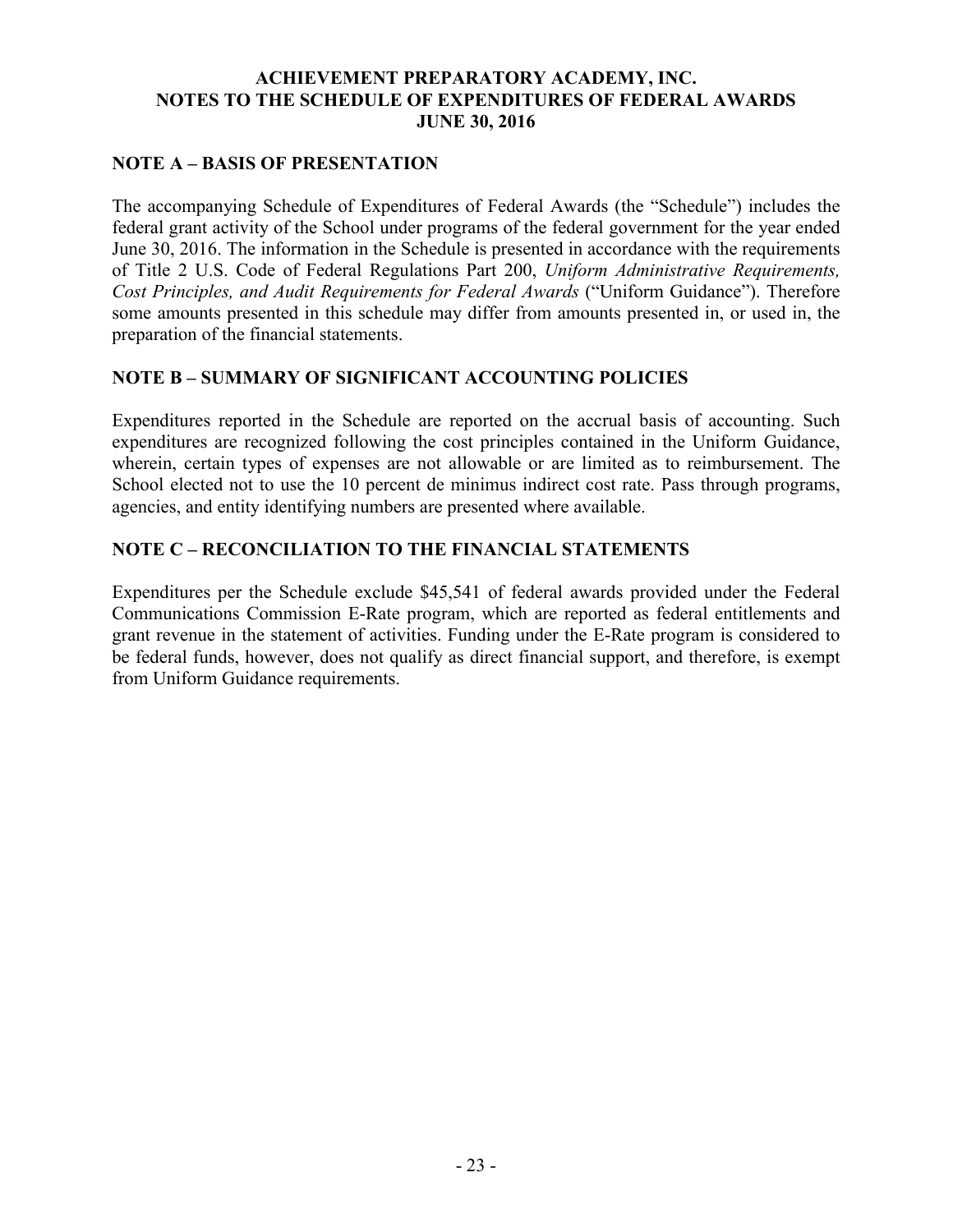# **ACHIEVEMENT PREPARATORY ACADEMY, INC. SCHEDULE OF FINDINGS AND QUESTIONED COSTS JUNE 30, 2016**

# **SECTION I - SUMMARY OF AUDITOR'S RESULTS**

# *Financial Statements*

| Type of report issued on the financial statements                                                             | Unmodified                                           |
|---------------------------------------------------------------------------------------------------------------|------------------------------------------------------|
| Internal control over financial reporting:                                                                    |                                                      |
| Material weakness identified?                                                                                 | No                                                   |
| Significant deficiencies<br>Noncompliance material to financial statements noted?                             | None reported<br>N <sub>0</sub>                      |
| <b>Federal Awards</b>                                                                                         |                                                      |
| Type of auditor's report issued on compliance for<br>major programs:                                          | Unmodified                                           |
| Internal control over major programs:                                                                         |                                                      |
| Material weakness identified?<br>Significant deficiencies identified that are not                             | No                                                   |
| considered to be material weakness?                                                                           | N <sub>0</sub>                                       |
| Any audit findings disclosed that are required to be<br>reported in accordance with 2 CFR Section 200.516(a)? | N <sub>0</sub>                                       |
| <b>Major programs</b>                                                                                         |                                                      |
| Name of Federal Program:                                                                                      | Title 1 Grants to Local<br><b>Education Agencies</b> |
| CFDA Number:                                                                                                  | 84.010                                               |
| Dollar threshold used to distinguish between<br>type A and type B programs:                                   | \$750,000                                            |
| Auditee qualified as low-risk auditee?                                                                        | Yes                                                  |